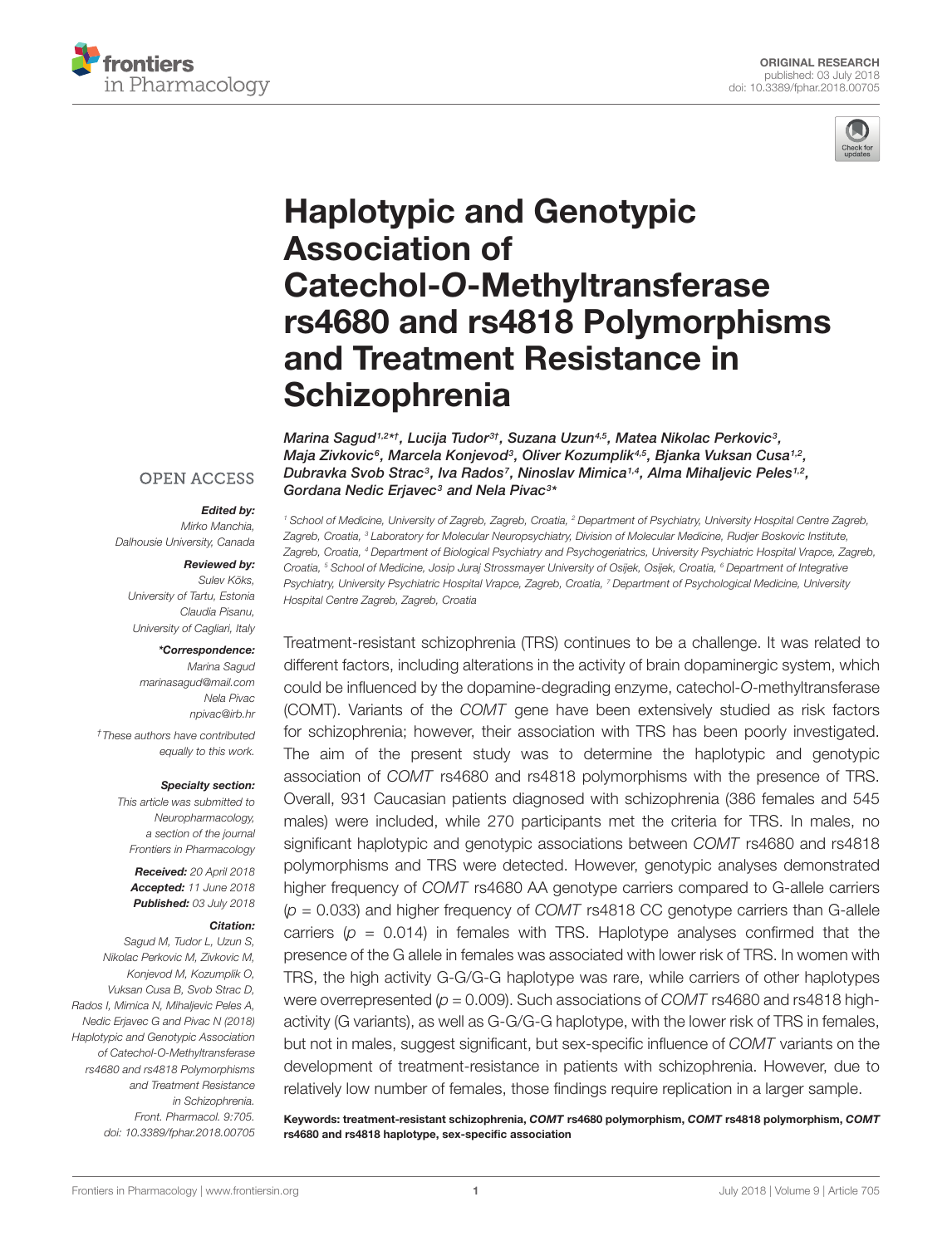# **INTRODUCTION**

Schizophrenia is a severe psychiatric disorder. Antipsychotics are the first-line agents in the treatment of schizophrenia, but the clinical response is highly variable. Between 23% [\(Demjaha](#page-11-0) [et al.,](#page-11-0) [2017\)](#page-11-0) and 47% [\(Vlatkovic et al.,](#page-13-0) [2018\)](#page-13-0) of patients met the criteria for treatment-resistant schizophrenia (TRS), although the definition has varied across different studies [\(Howes et al.,](#page-11-1) [2017\)](#page-11-1). In spite of more than 60 years of the widespread use of antipsychotics, TRS continues to present an enormous challenge [\(Šagud,](#page-13-1) [2015;](#page-13-1) [Lally et al.,](#page-12-0) [2016\)](#page-12-0). While altered dopaminergic function is the main feature of schizophrenia [\(Lally et al.,](#page-12-0) [2016;](#page-12-0) [Nedic Erjavec et al.,](#page-12-1) [2017;](#page-12-1) [Nikolac Perkovic et al.,](#page-12-2) [2017;](#page-12-2) [Pruessner et al.,](#page-12-3) [2017\)](#page-12-3), patients with TRS might have distinct dopamine changes, such as lower dopamine synthesis capacity in the striatum [\(Kim et al.,](#page-12-4) [2017\)](#page-12-4), lower density of dopaminergic synapses in the caudate nucleus [\(Roberts et al.,](#page-13-2) [2009\)](#page-13-2), and a decrease in the dopamine transporter protein expression [\(Purves-](#page-12-5)[Tyson et al.,](#page-12-5) [2017\)](#page-12-5), compared to patients who responded to antipsychotics. There is an urgent need to distinguish TRS from non-TRS using genetic or other markers [\(Šagud,](#page-13-1) [2015;](#page-13-1) [Lally et al.,](#page-12-0) [2016;](#page-12-0) [Gillespie et al.,](#page-11-2) [2017\)](#page-11-2) as early as possible, in order to provide the best possible treatment for an individual patient.

Catechol-O-methyltransferase (COMT) is an important enzyme that degrades catecholamines including dopamine. COMT regulates dopamine availability primarily in the prefrontal cortex (PFC), where the presence of dopamine transporters is scarce [\(Bilder et al.,](#page-10-0) [2004\)](#page-10-0). Variants of the COMT gene have been extensively studied as risk factors for schizophrenia [\(Egan et al.,](#page-11-3) [2001\)](#page-11-3). Among various polymorphisms of the COMT gene, rs4680 and rs4818 significantly affect COMT activity and therefore prefrontal dopamine levels and function. The rs4680  $(A > G$  substitution) or Val108/158Met is the most common functional COMT polymorphism in which a G/A substitution results in valine (Val) to methionine (Met) replacement at codon 158 for membrane-bound (MB) COMT, and at codon 108 for the soluble (S) COMT. The Met (A) variant has been associated with a lower thermostability, fourfold lower functional enzyme activity [\(Lachman et al.,](#page-12-6) [1996\)](#page-12-6), lower protein expression [\(Chen et al.,](#page-10-1) [2004\)](#page-10-1), and higher dopamine activity compared to Val (G) variant. Previously observed association between COMT rs4680 and schizophrenia [\(Egan et al.,](#page-11-3) [2001;](#page-11-3) [González-Castro et al.,](#page-11-4) [2016\)](#page-11-4) was not confirmed in a metaanalysis [\(Munafo et al.,](#page-12-7) [2005\)](#page-12-7), or in a cohort with large number of ethnically homogeneous Caucasians in our previous study [\(Nikolac et al.,](#page-12-8) [2013\)](#page-12-8). Another frequently studied polymorphism of the COMT gene is a synonymous polymorphism rs4818, with a C/G substitution (Leu/Leu) at codon 86 of S-COMT or at codon 136 of MB-COMT [\(Roussos et al.,](#page-13-3) [2008\)](#page-13-3). The G variant of the COMT rs4818 polymorphism is associated with greater COMT activity and therefore lower prefrontal dopamine activity [\(Roussos et al.,](#page-13-3) [2008\)](#page-13-3). It has been reported that COMT rs4818 is responsible for the larger variation in the COMT activity than the COMT rs4680 polymorphism [\(Nackley](#page-12-9) [et al.,](#page-12-9) [2006\)](#page-12-9). Some studies demonstrated that COMT rs4818 polymorphism was not associated with schizophrenia [\(Chen](#page-10-2) [C.Y. et al.,](#page-10-2) [2011;](#page-10-2) [Li et al.,](#page-12-10) [2012\)](#page-12-10); however, it is transmitted

together with COMT rs4680 polymorphism in a haploblock [\(Hirasawa-Fujita et al.,](#page-11-5) [2018\)](#page-11-5). Contradictory findings exist for the association of COMT haplotypes and schizophrenia or its symptoms [\(Chen C.Y. et al.,](#page-10-2) [2011;](#page-10-2) [Li et al.,](#page-12-10) [2012\)](#page-12-10). Haplotype including COMT rs4818 G allele (with rs740603/G allele) was linked to negative symptoms of schizophrenia [\(Li et al.,](#page-12-10) [2012\)](#page-12-10). However, no significant association of several functional COMT polymorphisms and haplotypes with schizophrenia or with psychopathological symptoms was found [\(Chen C.Y.](#page-10-2) [et al.,](#page-10-2) [2011\)](#page-10-2). Moreover, there were no differences between patients with and without TRS in the whole-blood gene expression of 13 genes, including COMT gene [\(Moretti et al.,](#page-12-11) [2018\)](#page-12-11).

Despite a considerable amount of research on the association of COMT rs4680 variants with the response to antipsychotics [\(Huang et al.,](#page-11-6) [2016\)](#page-11-6), only four studies addressed this COMT polymorphism in relation to TRS [\(Inada et al.,](#page-12-12) [2003;](#page-12-12) [Bosia](#page-10-3) [et al.,](#page-10-3) [2015;](#page-10-3) Terzić et al., [2016;](#page-13-4) [Rajagopal et al.,](#page-13-5) [2018\)](#page-13-5). These studies yielded inconsistent results, had relatively small sample sizes and the data were not separately analyzed for males and females, although sex-specific associations with COMT rs4680 have been reported. For example, the overexpression of the rs4680 GG genotype was found in Spanish males with schizophrenia compared to general population, with no such differences in females [\(Hoenicka et al.,](#page-11-7) [2010\)](#page-11-7). The presence of one or two A allele in the COMT rs4680 elevated the risk of violence in male, but not female patients with schizophrenia [\(Singh et al.,](#page-13-6) [2012\)](#page-13-6). On the other hand, when COMT rs4680 was investigated in Slovenian suicide victims, the AA genotype was more common in the group of control males than in males who committed suicide, and in the control males versus males who committed suicide with violent methods, while again no differences were observed among females [\(Pivac](#page-12-13) [et al.,](#page-12-13) [2011\)](#page-12-13). The interpretation of the influence of this COMT functional polymorphism in psychiatric disorders is therefore complicated by sex-, but also by ethnic-related differences in allele distributions. Whereas Caucasians had similar frequencies of the A and G alleles, the G allele was more common in Asian and other populations [\(Palmatier et al.,](#page-12-14) [1999\)](#page-12-14). In contrast to these findings, the A allele was associated with bipolar disorder in Asian but not in Caucasian subjects [\(Taylor,](#page-13-7) [2018\)](#page-13-7). Moreover, in the meta-analysis of case-control studies, the presence of the G allele of the COMT rs4680 was associated with schizophrenia in Caucasian, but not in Asian population, although the data were not analyzed by gender [\(González-Castro et al.,](#page-11-4) [2016\)](#page-11-4). In addition, only a few studies investigated COMT rs4818 polymorphism and the response to antipsychotics [\(Gupta et al.,](#page-11-8) [2009;](#page-11-8) [Xu et al.,](#page-13-8) [2015;](#page-13-8) [Shi et al.,](#page-13-9) [2017\)](#page-13-9).

Since there is inconclusive or insufficient evidence on the association of COMT rs4680 and rs4818 polymorphisms with TRS, especially regarding gender and ethnic differences, the aim of this study was to evaluate genotypic and haplotypic association of the COMT rs4680 and rs4818 and TRS in ethnically homogeneous Caucasian subjects of both sexes. Our hypothesis was that patients with TRS have the overrepresentation of rs4680 A allele, as well as rs4818 C allele, compared to non-TRS patients,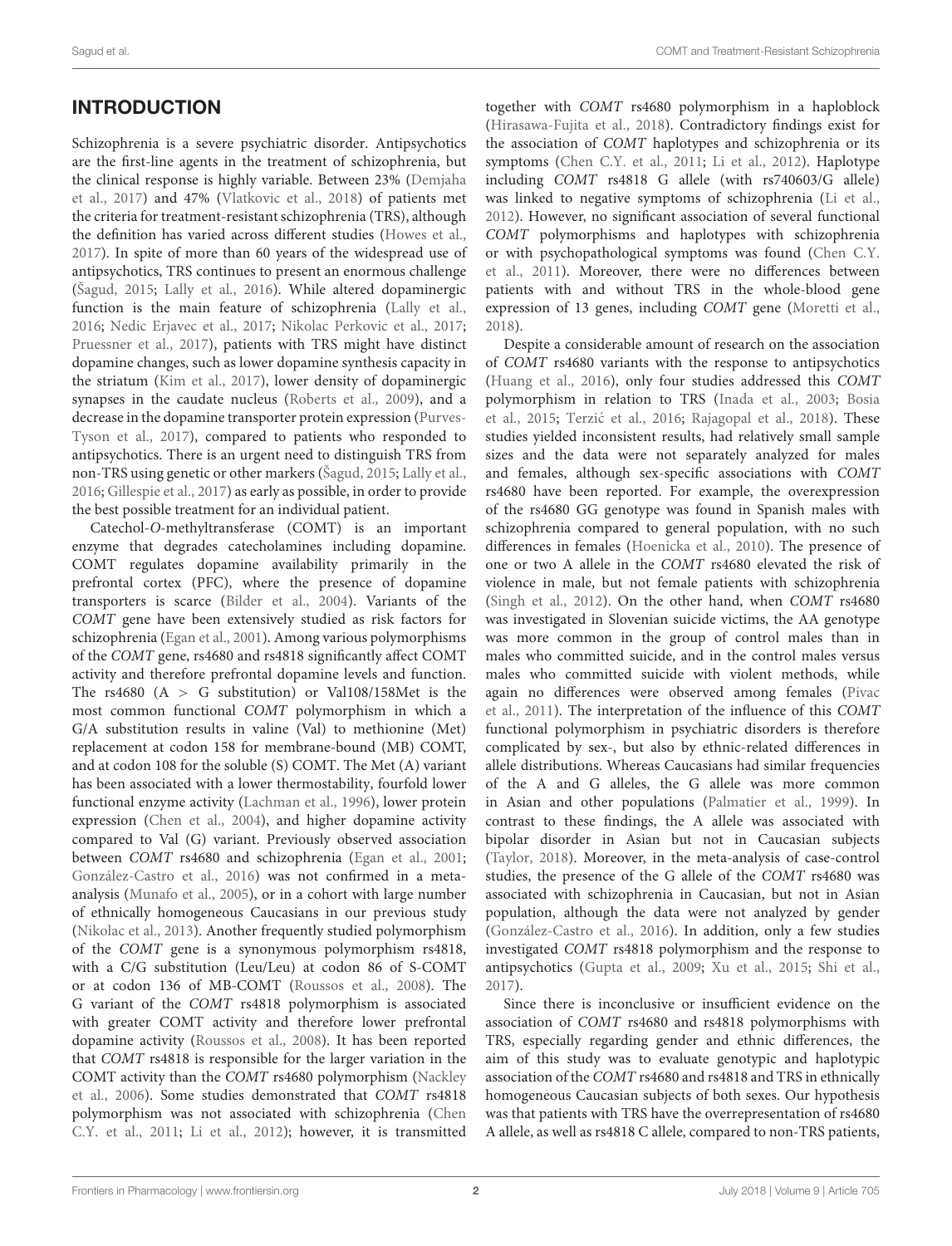and that the observed associations with COMT are genderspecific.

# MATERIALS AND METHODS

## **Subjects**

This cross-sectional study included 931 biologically unrelated Caucasian patients with schizophrenia, 585 males and 386 females, who gave their consent to participate and met the inclusion criteria, and were considered eligible. Subjects were recruited from the University Hospital Centre Zagreb, University Psychiatric Hospital Vrapce, Zagreb, and Neuropsychiatric Hospital Dr. Ivan Barbot, Popovaca, Croatia. Inclusion criteria were in- and out-patients aged 18–65 years, diagnosed with schizophrenia for at least 5 years. Diagnosis was confirmed using the Structured Clinical Interview (SCID; [First et al.,](#page-11-9) [1995\)](#page-11-9) based on the DSM-IV criteria [\[American Psychiatric Association](#page-10-4) [\[APA\],](#page-10-4) [1994\]](#page-10-4). Exclusion criteria were intellectual disabilities, patients with first-episode psychosis and/or no previous treatment with antipsychotics, substance abuse and dependence in the previous three months, any comorbid severe somatic or neurological disorder and patients who had no available detailed medical records with complete psychiatric medication history. After inclusion, all patients underwent complete diagnostic evaluation. Clinical Global Impression-Severity (CGI-S) scale was used to assess the severity of patients' clinical condition [\(Guy,](#page-11-10) [1976\)](#page-11-10). Patients were evaluated using structured interview for the Positive and Negative Syndrome Scale (PANSS) including the PANSS positive, PANSS negative and PANSS general psychopathology subscale [\(Kay et al.,](#page-12-15) [1987\)](#page-12-15). Schizophrenic patients were subdivided into 574 smokers (i.e., current smokers) and 354 non-smokers (i.e., never smokers and former smokers), whereas for three patients smoking status was not defined. Besides nicotine dependence, no other co-morbid substance abuse or dependence was present. All patients were Caucasians of Croatian origin. The patients were treated with different antipsychotic medication: olanzapine, either as monotherapy or antipsychotic combination (5–20 mg/day), clozapine (300–800 mg/day), risperidone (2–6 mg/day), fluphenazine (5–15 mg/day), haloperidol (4–15 mg/day), promazine (400– 500 mg/day), alone or combined with benzodiazepines, i.e., diazepam (2–10 mg/day). Mean dose of antipsychotic medication, calculated into chlorpromazine equivalent doses, was 309.5  $\pm$  263.5 mg/day (range 50–1600 mg/day). Although the concept of TRS is widely used, there is a lack of consensus how to define it. In our study, patients were classified in TRS or non-TRS group according to criteria proposed by [Suzuki et al.](#page-13-10) [\(2012\)](#page-13-10), which refer to the failure of at least two antipsychotics, given at ≥600 mg chlorpromazine equivalents [\(Inada and](#page-11-11) [Inagaki,](#page-11-11) [2015\)](#page-11-11) for more than consecutive 6 weeks, assessed retrospectively. Out of 931 patients, 270 of them met the criteria for TRS and 661 were non-TRS patients. At the time of assessment, psychiatrists were not aware of the genetic test results. The study was approved by the Ethics Committees of the University Hospital Centre Zagreb, University Psychiatric Hospital Vrapce, and Neuropsychiatric Hospital Dr. Ivan

Barbot, Popovaca, Croatia, and was carried out in accordance with the Helsinki declaration (1975), as revised in 1983. All patients have signed informed consent prior to study procedures.

# Genotyping

The COMT rs4680 (assay ID: C\_25746809\_50) and rs4818 (assay ID: C\_2538750\_10) genotypes were determined using DNA isolated from the blood samples with a salting out method [\(Miller et al.,](#page-12-16) [1988\)](#page-12-16). Genotyping was performed using the primers and probes from the TaqMan<sup>®</sup> Drug Metabolism Genotyping Assays (Applied Biosystems, Foster City, CA, United States) on ABI Prism 7300 Real time PCR System apparatus (Applied Biosystems, Foster City, CA, United States), according to the procedures described by Applied Biosystems. The 10 µL reaction volume contained 30–100 ng of DNA. Around 10% of randomly selected samples were genotyped again as a quality control for genotyping assays.

### Statistical Analyses

Data were analyzed using Graph Prism version 7.00 (GraphPad Software, Inc.). Data distribution normality was determined with the Kolmogorov–Smirnov normality test. Due to the lack of a normal distribution, Kruskal–Wallis analysis of variance (ANOVA) and Dunn post hoc were used to assess differences in age, chlorpromazine equivalent doses, PANSS total, positive, negative, and general psychopathology scores between different groups of patients. The Hardy–Weinberg equilibrium (HWE) was determined using  $\chi^2$ -test [\(Rodriguez](#page-13-11) [et al.,](#page-13-11) [2009\)](#page-13-11). Smoking status, as well as genotype and haplotype distributions, between male and female patients with TRS and non-TRS, were also compared using  $\chi^2$ -test [\(Rodriguez et al.,](#page-13-11) [2009\)](#page-13-11). To assess which category was a major contributor to rejecting the null hypothesis, standardized residuals (R; [Field et al.,](#page-11-12) [2012\)](#page-11-12) were calculated. Haploview software v. 4.2 [\(Barrett et al.,](#page-10-5) [2005\)](#page-10-5) was used to determine LD pairwise values for COMT rs4818 and rs4680. Loci are considered to be in linkage disequilibrium if  $D'$  coefficient is >0.80. Best-estimate haplotype pair for every patient was assigned by PLINK v. 1.07 software using the expectation– maximization algorithm [\(Purcell et al.,](#page-12-17) [2007\)](#page-12-17). Besides genotypic and haplotypic analyses, additional genetic models [\(González-](#page-11-4)[Castro et al.,](#page-11-4) [2016\)](#page-11-4) were evaluated: dominant model (G carriers, i.e., GG + GA vs. AA) and recessive model (A carriers, i.e.,  $GA + AA$  vs.  $GG$ ) for the  $COMT$  rs4680, as well as dominant model (C carriers, i.e.,  $CC + CG$  vs.  $GG$ ) and recessive model (G carriers, i.e.,  $GG + GC$  vs.  $CC$ ) for the COMT rs4818. For individual SNP analysis the  $p$ -value (0.05/2 = 0.025) was corrected because two SNPs were compared and the results were considered significant if  $p < 0.025$ . G <sup>∗</sup>Power 3 Software [\(Faul et al.,](#page-11-13) [2009\)](#page-11-13) was used to determine a priori sample size. For a  $\chi^2$ -test [with  $\alpha = 0.025$ ; with expected small effect size = 0.2; power  $(1 - \beta)$  = 0.800], the required sample size was  $N = 288$  with  $df = 2$ ; or  $N = 238$  for  $df = 1$ . For Kruskal–Wallis ANOVA, the p-value  $(0.05/4 = 0.0375)$  was corrected because of four groups into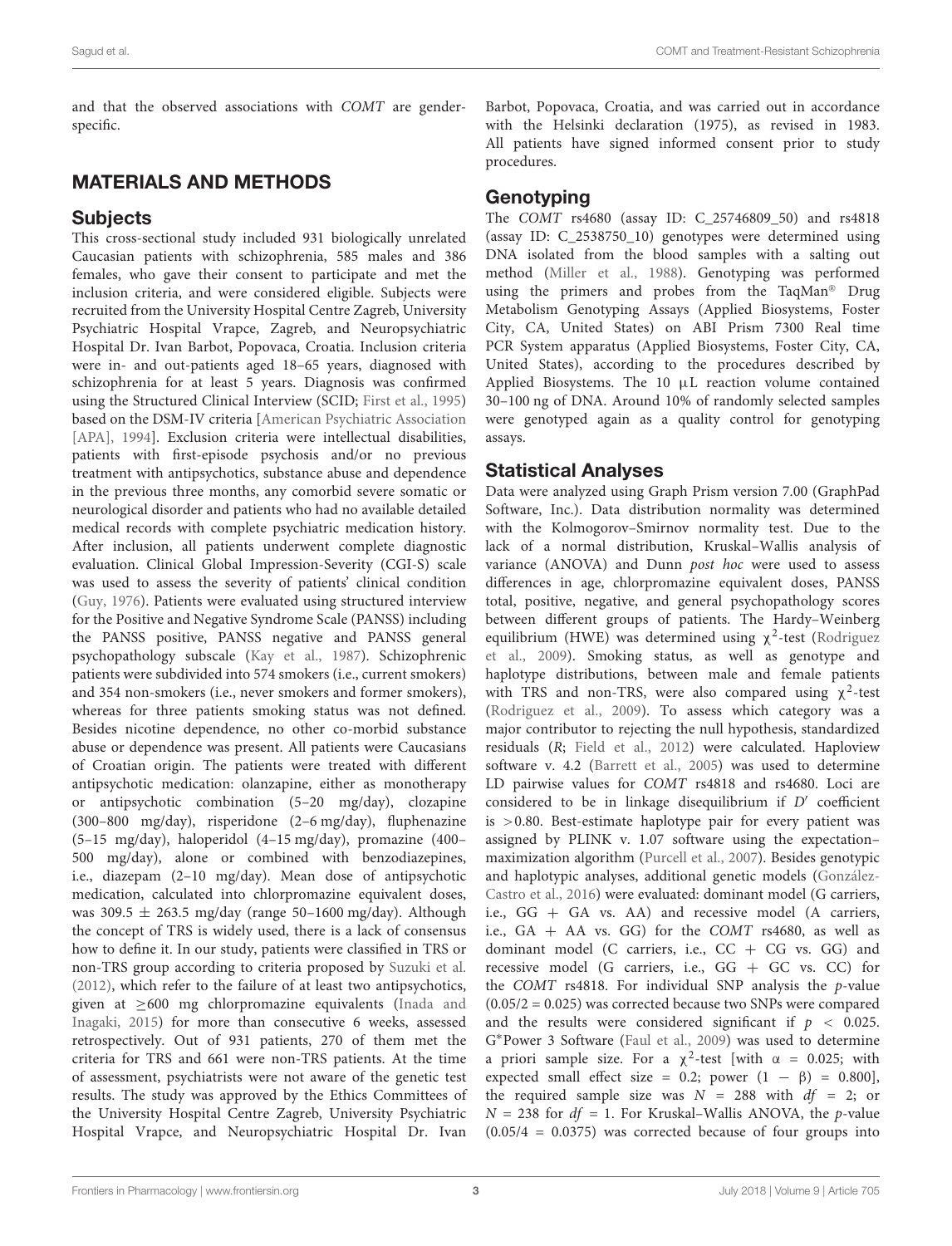$\alpha$  = 0.0375; with expected small effect size = 0.15; and power  $(1 - \beta) = 0.800$ ; the required sample size was 528. As the study included 931 participants, it had adequate sample size and statistical power to detect significant differences among the groups.

## RESULTS

#### Clinical and Demographic Data

Treatment-resistance (TRS) differed significantly ( $\chi^2$  = 69.694;  $df = 1$ ;  $p < 0.001$ ) between male and female patients, since males were more frequently treatment resistant (79.6%) than females (20.4%), and the lowest number of female TRS patients  $(R = 5.4)$  significantly contributed to this significance. Therefore, in further analyses all TRS and non-TRS patients were subdivided according to gender (**[Table 1](#page-4-0)**).

Dunn post hoc analysis performed following Kruskal–Wallis ANOVA confirmed significant difference ( $p < 0.001$ ) in age, chlorpromazine equivalent doses, PANSS total, positive, negative, and general psychopathology scores between male and female patients in TRS, as well as in non-TRS group. Moreover, there were also significant differences ( $p < 0.001$ ) between male patients with TRS and non-TRS, as well as between female patients with TRS and non-TRS, in chlorpromazine equivalent doses, PANSS total, positive, negative, and general psychopathology scores, but not in the age.

As shown in **[Table 1](#page-4-0)**, the distribution of smokers and nonsmokers was also significantly different ( $p < 0.0001$ ) between male and female patients with TRS and non-TRS. Significantly  $(R = 2.86)$  lower frequency of female non-smokers in non-TRS group contributed to this difference. Males smoked more often than females in both TRS ( $\chi^2 = 10.55$ ;  $df = 1$ ;  $p = 0.0012$ ) and no-TRS group ( $\chi^2$  = 15.27; *df* = 1; *p* < 0.0001); however, there were no significant differences between male patients with TRS and non-TRS, as well as between female patients with TRS and non-TRS.

#### Genotype Analysis

In male patients with schizophrenia, in the TRS group, COMT rs4818 ( $\chi^2$  = 1.333; *df* = 1; *p* = 0.248) and *COMT* rs4680  $(\chi^2$  = 0.929; *df* = 1; *p* = 0.335) genotypes distributions did not deviate from HWE. In male patients who were not treatment resistant (i.e., in non-TRS group), no departure from HWE was found for  $COMT$  rs4818 ( $\chi^2$  = 0.447;  $df = 1$ ;  $p = 0.503$ ) and COMT rs4680 (χ<sup>2</sup> = 1.492; df = 1;  $p = 0.222$ ) genotypes. In female TRS patients, no significant deviation from HWE in COMT rs4818 ( $\chi^2$  = 1.603; df = 1;  $p = 0.206$ ) and  $COMT$  rs4680 ( $\chi^2 = 0.197$ ; df = 1;  $p = 0.657$ ) genotypes distributions was detected. Among female patients in non-TRS group, frequencies of COMT rs4818 ( $\chi^2$  = 0.981; *df* = 1; *p* = 0.322) and *COMT* rs4680  $(\chi^2 = 0.114; df = 1; p = 0.736)$  genotypes did not deviate from HWE.

There were no significant differences in the frequency of the genotypes or in the dominant or recessive model for the COMT rs4818 and COMT rs4680 between male patients with or without TRS (**[Table 2](#page-4-1)**).

In female patients (**[Table 3](#page-5-0)**) subdivided into TRS and non-TRS groups, significant differences were found in the frequency of the COMT rs4818 genotypes (CC, CG, and GG;  $p = 0.014$ ) and in the dominant model (C carriers, i.e.,  $CC + CG$  vs. GG;  $p = 0.008$ ). The distribution of the genotypes in the recessive model (G carriers, i.e.,  $GG + GC$  vs.  $CC; p = 0.043$ ) for the COMT rs4818 did not differ significantly between female TRS and non-TRS groups (**[Table 3](#page-5-0)**). Further analysis revealed that the C carriers were five times more likely to be in the TRS group than GG homozygotes [odds ratio (OR) (C carriers/GG) = 5.748; 95% confidence interval (CI)  $(1.362 - 24.251), z = 2.381; p = 0.017$  in female patients with schizophrenia. Similar frequency of the COMT rs4680 genotypes (GG, GA and AA), and the genotypes in the recessive (A carriers, i.e.,  $GA + AA$  vs.  $GG$ ) or dominant (G carriers, i.e., GG + GA vs. AA) model was found in female TRS and non-TRS patients (**[Table 3](#page-5-0)**). Although a difference in the distribution of the G carriers vs. AA homozygotes was not significant ( $p = 0.033$ ) due to correction ( $p = 0.025$ ), female carriers of AA genotype of the COMT rs4680 were slightly more frequent in TRS group than G carriers  $(R = 1.7; OR)$ (AA homozygotes/ G carriers) = 1.917, 95% CI (1.046–3.515);  $z = 2.105$ ;  $p = 0.035$ ). These results showed that female AA homozygotes had almost double chance to develop TRS when compared to G carriers in female patients with schizophrenia (**[Table 3](#page-5-0)**).

### Haplotype Analysis

To further examine the association of COMT rs4818 and rs4680 polymorphisms with TRS in male and female patients, a haplotype analysis was performed. As shown in **[Figure 1](#page-5-1)**, a high degree of linkage disequilibrium ( $D' = 0.88$ ) was revealed for COMT rs4818 and rs4680 polymorphisms.

**[Table 4](#page-6-0)** shows the frequencies of the COMT (rs4818-rs4680) haplotypes in all patients subdivided in TRS and non-TRS group. The most common haplotype was C-A, followed by G-G haplotype. There was a significant difference ( $p = 0.037$ ) in the distribution of G-G haplotype among TRS and non-TRS patients, demonstrating that G-G haplotype was less frequently represented in TRS than in non-TRS group (**[Table 4](#page-6-0)**).

In the analysis of the COMT rs4818-rs4680 haplotypes, all patients were subdivided into carriers and non-carriers of the particular haplotype. For two of the most common haplotype (C-A and G-G) groups, subjects were additionally subdivided into "homozygotes" for the particular haplotype (carriers of the two same haplotype groups), individuals that carry only one of the examined haplotype, and non-carriers of the tested haplotype. Because of the low frequency of the "homozygotes", for another two haplotype groups (C-G and G-A), patients were divided only into carriers and non-carriers.

Haplotype analysis showed a lack of significant difference in the frequency of the particular haplotypes between male TRS and non-TRS patients (**[Table 5](#page-6-1)**).

In female (**[Table 6](#page-6-2)**) patients with schizophrenia, haplotype distribution differed significantly between TRS and non-TRS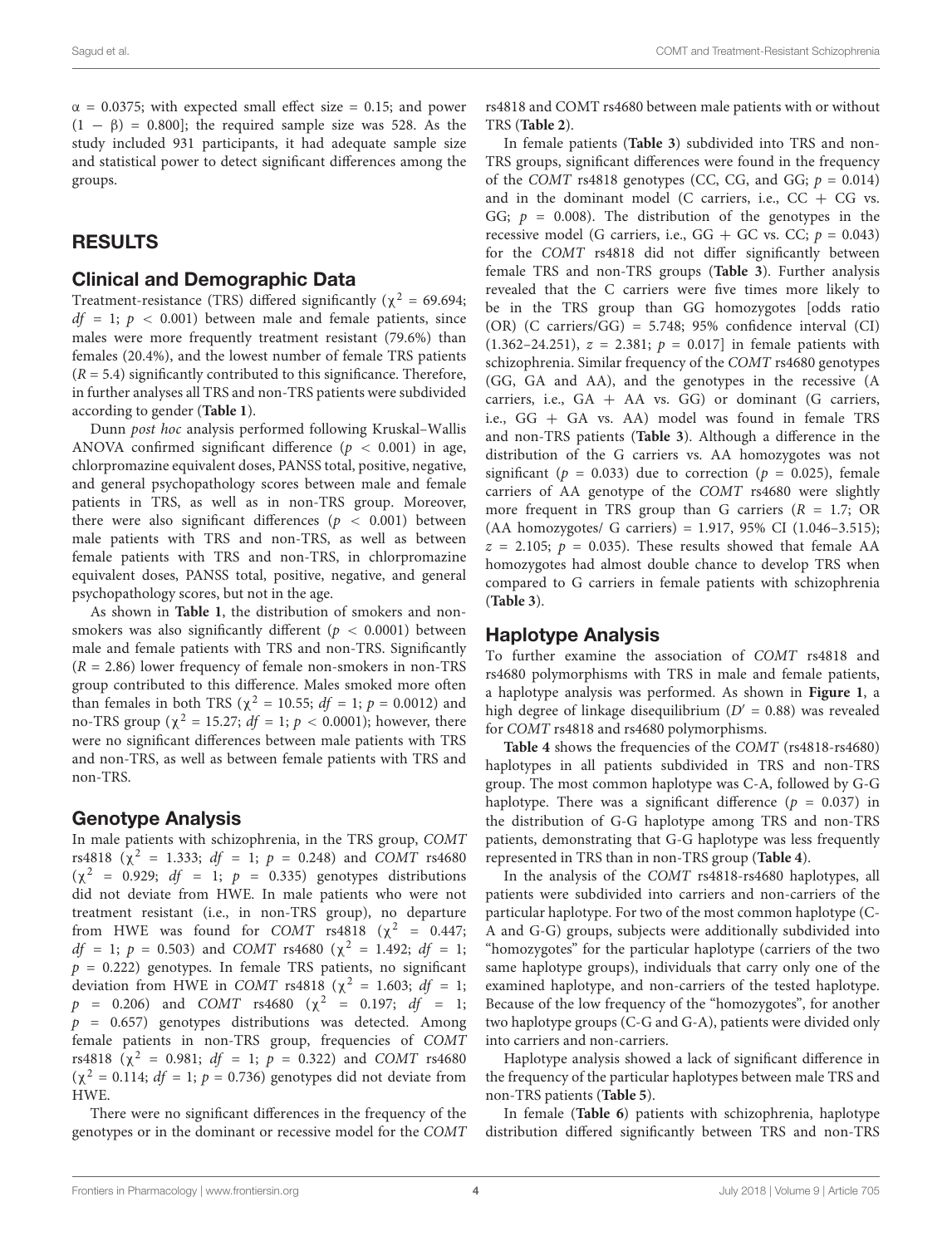<span id="page-4-0"></span>

|  | TABLE 1   The demographic and clinical data of male and female patients with schizophrenia subdivided in TRS and non-TRS groups. |  |
|--|----------------------------------------------------------------------------------------------------------------------------------|--|
|--|----------------------------------------------------------------------------------------------------------------------------------|--|

|                                                                                  | TRS ( $N = 270$ )   |                      |                   | Non-TRS ( $N = 661$ ) |                                                                          |
|----------------------------------------------------------------------------------|---------------------|----------------------|-------------------|-----------------------|--------------------------------------------------------------------------|
|                                                                                  | Males ( $N = 215$ ) | Females ( $N = 55$ ) | Males $(N = 330)$ | Females ( $N = 331$ ) |                                                                          |
| Age (years) (median, 25 and 75<br>percentile)                                    | 39 (30,45)          | 48 (38,58)           | 40 (31,49)        | 50 (39,57)            | $H = 106.086$ ; df = 3;<br>$p < 0.001$ *; Kruskal-Wallis<br><b>ANOVA</b> |
| Smokers, N (%)                                                                   | 155 (72.09%)        | 27 (49.09%)          | 220 (66.67%)      | 172 (51.96%)          | $\chi^2$ = 198.8; <i>df</i> = 3;<br>$p < 0.0001^*$ ; $\chi^2$ -test      |
| PANSS total scores (median,<br>25 and 75 percentile)                             | 130 (115,143)       | 106 (98,124)         | 105 (92,123)      | 90 (75,102)           | $H = 324.222$ ; df = 3;<br>$p < 0.001$ *; Kruskal-Wallis<br><b>ANOVA</b> |
| PANSS positive scores<br>(median, 25 and 75 percentile)                          | 34 (30,39)          | 28 (26,32)           | 26 (22,33)        | 22 (17,26)            | $H = 300.511$ ; df = 3;<br>$p < 0.001$ *; Kruskal-Wallis<br><b>ANOVA</b> |
| PANSS negative scores<br>(median, 25 and 75 percentile)                          | 34 (28,37)          | 27 (23,30)           | 26 (23,31)        | 23 (19,26)            | $H = 248.191$ ; df = 3;<br>$p < 0.001$ *; Kruskal-Wallis<br><b>ANOVA</b> |
| PANSS general<br>psychopathology scores<br>(median, 25 and 75 percentile)        | 62 (56,69)          | 54 (48,63)           | 52 (45,59)        | 45 (38,51)            | $H = 279.877$ ; df = 3;<br>$p < 0.001$ *; Kruskal-Wallis<br><b>ANOVA</b> |
| Chlorpromazine equivalent<br>doses, mg/per day (median, 25<br>and 75 percentile) | 700 (500,1000)      | 500 (400,750)        | 500 (300,750)     | 400 (200,500)         | $H = 136.508$ ; df = 3;<br>$p < 0.001$ *; Kruskal-Wallis<br><b>ANOVA</b> |

Results are presented as medians with 25 and 75 percentile. N is the number of patients. <sup>∗</sup>Significant differences between male and female TRS and non-TRS patients. Non-TRS, non-treatment-resistant schizophrenia; PANSS, Positive and Negative Syndrome Scale; TRS, treatment-resistant schizophrenia.

<span id="page-4-1"></span>TABLE 2 | The distribution of the COMT rs4818 and rs4680 genotypes in male patients with schizophrenia subdivided into TRS and non-TRS groups.

| Male patients ( $N = 545$ ) |            | TRS $(N = 215)$ |               | Non-TRS $(N = 330)$ |               |                                  |
|-----------------------------|------------|-----------------|---------------|---------------------|---------------|----------------------------------|
|                             |            | N               | Frequency (%) | $\boldsymbol{N}$    | Frequency (%) |                                  |
| COMT rs4818 genotypes       | CC         | 60              | 27.9          | 83                  | 25.2          | $\chi^2$ = 2.315; df = 2;        |
|                             | CG         | 99              | 46.0          | 171                 | 51.8          | $p = 0.314$ ; $\chi^2$ -test     |
|                             | GG         | 56              | 26.0          | 76                  | 23.0          |                                  |
| C carriers                  | C carriers | 159             | 74.0          | 254                 | 77.0          | $\chi^2$ = 0.911; <i>df</i> = 1; |
|                             | GG         | 56              | 26.0          | 76                  | 23.0          | $p = 0.340$ ; $\chi^2$ -test     |
| G carriers                  | G carriers | 155             | 72.1          | 247                 | 74.8          | $\chi^2$ = 0.671; <i>df</i> = 1; |
|                             | CC         | 60              | 27.9          | 83                  | 25.2          | $p = 0.413$ ; $\chi^2$ -test     |
| COMT rs4680 genotypes       | AA         | 85              | 39.5          | 119                 | 36.1          | $\chi^2$ = 1.741; <i>df</i> = 2; |
|                             | AG         | 95              | 44.2          | 167                 | 50.6          | $p = 0.419$ ; $\chi^2$ -test     |
|                             | GG         | 35              | 16.3          | 44                  | 13.3          |                                  |
| A carriers                  | A carriers | 180             | 83.7          | 286                 | 86.7          | $\chi^2$ = 0.645; df = 1;        |
|                             | GG         | 35              | 16.3          | 44                  | 13.3          | $p = 0.422$ ; $\chi^2$ -test     |
| G carriers                  | G carriers | 130             | 60.5          | 211                 | 63.9          | $\chi^2$ = 0.511; <i>df</i> = 1; |
|                             | AA         | 85              | 39.5          | 119                 | 36.1          | $p = 0.475$ ; $\chi^2$ -test     |

Results are presented as numbers and %. N is the number of patients. COMT, catechol-O-methyl-transferase; C carriers of the COMT rs4818, the combined CC and CG genotype; G carriers of the COMT rs4818, the combined GG and GC genotype; G carriers of the COMT rs4680, the combined GG and AG genotype; A carriers of the COMT rs4680, the combined AA and AG genotype; non-TRS, non-treatment-resistant schizophrenia; TRS, treatment-resistant schizophrenia.

patients. Among female schizophrenia patients, haplotype G-G was detected less frequently in TRS group ( $R = 1.5$ ;  $p = 0.011$ ) compared to non-TRS group. Detailed analysis showed that female non-carriers of the haplotype G-G were 2 times more likely to be treatment resistant than female carriers of the haplotype G-G (OR (non-carriers/GG carriers) = 2.1015; 95% CI  $(1.179-3.743); z = 2.522; p = 0.012$ . Haplotype analysis confirmed genotyping results since haplotype frequency of G-G/G-G, G-G/<sup>∗</sup>

and <sup>∗</sup> / <sup>∗</sup> haplotypes between female TRS and non-TRS patients differed significantly ( $p = 0.009$ ). Namely, presence of the G allele was "protective" against TRS. The high activity G-G/G-G haplotype was the rarest haplotype (3.6%) in female patients with TRS, followed by G-G/∗∗ haplotype, while carriers of any other haplotype than G-G were overrepresented (56.4%) in female patients with TRS in comparison to non-TRS female patients (**[Table 6](#page-6-2)**).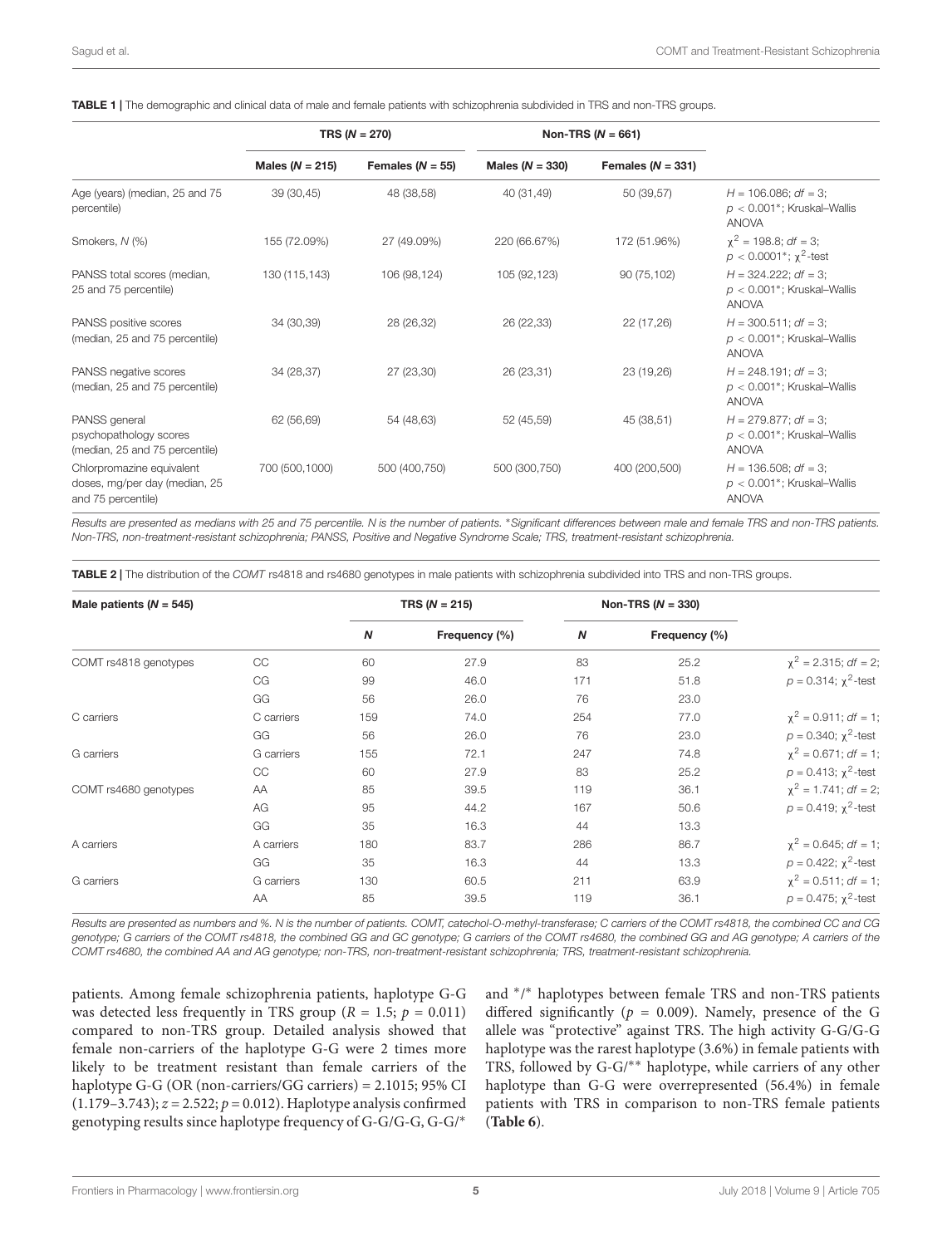| Female patients ( $N = 386$ ) |            |                  | TRS ( $N = 55$ ) |                  | Non-TRS $(N = 331)$ |                                  |
|-------------------------------|------------|------------------|------------------|------------------|---------------------|----------------------------------|
|                               |            | $\boldsymbol{N}$ | Frequency (%)    | $\boldsymbol{N}$ | Frequency (%)       |                                  |
| COMT rs4818 genotypes         | CC         | 28               | 50.9             | 121              | 36.6                | $\chi^2 = 8.525$ ; df = 2;       |
|                               | CG         | 25               | 45.5             | 151              | 45.6                | $p = 0.014$ *; $\chi^2$ - test   |
|                               | GG         | 2                | 3.6              | 59               | 17.8                |                                  |
| C carriers                    | C carriers | 53               | 96.4             | 272              | 82.2                | $\chi^2$ = 7.136; <i>df</i> = 1; |
|                               | GG         | 2                | 3.6              | 59               | 17.8                | $p = 0.008^*$ ; $\chi^2$ -test   |
| G carriers                    | G carriers | 27               | 49.1             | 210              | 63.4                | $\chi^2$ = 4.100; df = 1;        |
|                               | CC         | 28               | 50.9             | 121              | 36.6                | $p = 0.043$ ; $\chi^2$ -test     |
| COMT rs4680 genotypes         | AA         | 20               | 36.4             | 76               | 23.0                | $\chi^2$ = 5.263; df = 2;        |
|                               | AG         | 25               | 45.5             | 162              | 48.9                | $p = 0.072$ ; $\chi^2$ -test     |
|                               | GG         | 10               | 18.2             | 93               | 28.1                |                                  |
| A carriers                    | A carriers | 45               | 81.8             | 238              | 71.9                | $\chi^2$ = 2.370; df = 1;        |
|                               | GG         | 10               | 18.2             | 93               | 28.1                | $p = 0.124$ ; $\chi^2$ -test     |
| G carriers                    | G carriers | 35               | 63.6             | 255              | 77.0                | $\chi^2 = 4.534$ ; df = 1;       |
|                               | AA         | 20               | 36.4             | 76               | 23.0                | $p = 0.033$ ; $\chi^2$ -test     |

<span id="page-5-0"></span>TABLE 3 | The distribution of the COMT rs4818 and rs4680 genotypes in female patients with schizophrenia subdivided into TRS and non-TRS group.

Results are presented as numbers and %. N is the number of patients. <sup>∗</sup>Significant difference in the distribution of the CC, CG, and GG genotypes; or of the C carriers and GG homozygotes, between TRS and non-TRS patients. COMT, catechol-O-methyl-transferase; C carriers of the COMT rs4818, the combined CC and CG genotype; G carriers of the COMT rs4818, the combined GG and GC genotype; G carriers of the COMT rs4680, the combined GG and AG genotype; A carriers of the COMT rs4680, the combined AA and AG genotype; non-TRS, non-treatment-resistant schizophrenia; TRS, treatment-resistant schizophrenia.



#### <span id="page-5-1"></span>**DISCUSSION**

### Clinical Differences Between Patients With TRS and Non-TRS

Our findings of four times higher prevalence of TRS in male compared to female patients are in contrast to results from Danish patients [\(Wimberley et al.,](#page-13-12) [2017\)](#page-13-12) who had higher rates of TRS in female patients. However, this study used different methodology, such as the determination of TRS by a treatment-based proxy [\(Wimberley et al.,](#page-13-12) [2017\)](#page-13-12). In our study, both male and female patients with TRS had significantly higher PANSS total, positive, negative, and general psychopathology scores, as well as higher chlorpromazine equivalent doses in comparison to male and female patients in non-TRS group. This is in agreement with previous studies reporting that patients with TRS had more severe symptomatology as measured by PANSS [\(Moretti et al.,](#page-12-11) [2018\)](#page-12-11) and received higher total antipsychotic dose presented as chlorpromazine equivalents, compared to patients with non-TRS [\(Hotta et al.,](#page-11-14) [2011;](#page-11-14) [de Bartolomeis et al.,](#page-10-6) [2018;](#page-10-6) [Moretti et al.,](#page-12-11) [2018\)](#page-12-11). In the present study, the concentration of antipsychotics in plasma was not measured. While about onethird of patients with TRS had sub-therapeutic or non-detectable antipsychotic plasma levels [\(McCutcheon et al.,](#page-12-18) [2018\)](#page-12-18), nonadherence, or only partial adherence in some of our patients with TRS cannot be ruled out. However, unlike the latter article which excluded patients on long-acting antipsychotics [\(McCutcheon](#page-12-18) [et al.,](#page-12-18) [2018\)](#page-12-18), in the present study about a quarter of patients received different depot antipsychotics (data not shown), which provided continuous drug delivery. Furthermore, while the majority of patients with TRS were hospitalized at the time of the assessment, antipsychotic intake was monitored by hospital stuff. Given the pronounced difference (an average of 100–200 mg/per day) in chlorpromazine equivalents between individuals with and without TRS, some of those patients might developed the antipsychotic-induced dopamine suprasensitivity psychosis (DSST). Although the presence of neurological disorders was exclusion criteria, rating scales for the assessment of movement disorders were not performed. Therefore, while subjects with pronounced extrapyramidal symptoms or tardive dyskinesia were not included, subtle movement disorders, indicative of DSST [\(Chouinard et al.,](#page-10-7) [2017\)](#page-10-7), might have gone undetected in some individuals. In the present study, the prevalence of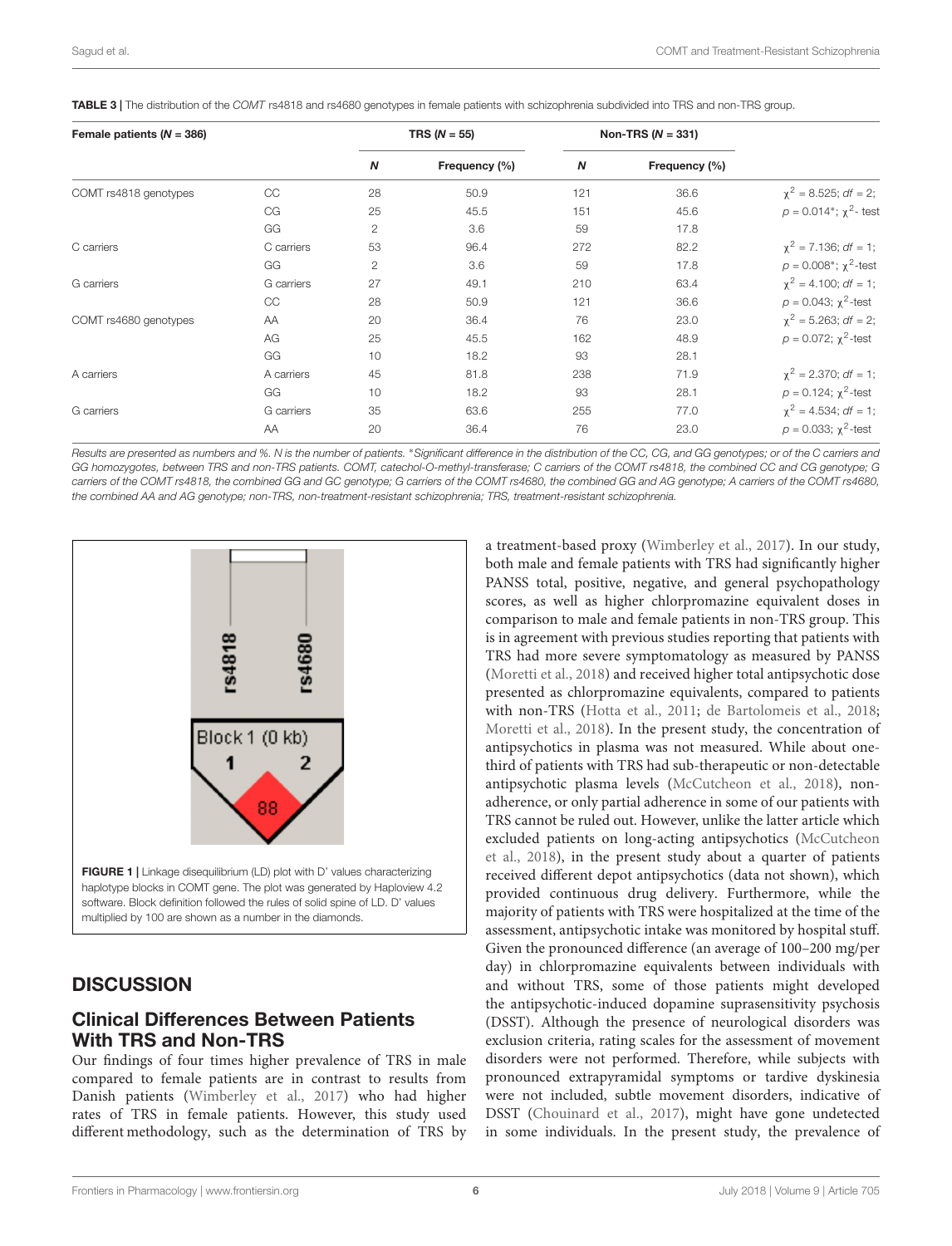<span id="page-6-0"></span>TABLE 4 | The distribution of COMT rs4680-rs4818 haplotypes in all patients with schizophrenia subdivided into TRS and non-TRS group.

| Haplotype | All patients  | TRS, Non-TRS  |                                                             |
|-----------|---------------|---------------|-------------------------------------------------------------|
|           | Frequency (%) | Frequency (%) |                                                             |
| $C-A$     | 48.0          | 49.4, 47.4    | $\chi^2$ = 0.585; p = 0.444; $\chi^2$ -test                 |
| $G-G$     | 36.3          | 32.7, 37.8    | $\chi^2$ = 4.436; $p = 0.037$ <sup>*</sup> ; $\chi^2$ -test |
| $C-G$     | 13.5          | 14.7, 13.0    | $\chi^2$ = 1.019: $p = 0.313$ ; $\chi^2$ -test              |
| $G-A$     | 2.2           | 3.2.1.8       | $\chi^2$ = 3.422; p = 0.064; $\chi^2$ -test                 |
|           |               |               |                                                             |

Results are presented as %. COMT, catechol-O-methyl-transferase; non-TRS, non-treatment-resistant schizophrenia; TRS, treatment-resistant schizophrenia. <sup>∗</sup>Significant differences in the frequency of G-G haplotype between TRS and non-TRS patients.

<span id="page-6-1"></span>TABLE 5 | Haplotype frequencies of COMT rs4680 and rs4818 polymorphisms in male patients with schizophrenia subdivided according to the TRS.

| Male patients $(N = 565)$ |              | TRS ( $N = 215$ ) |               | Non-TRS $(N = 330)$ |               |                              |
|---------------------------|--------------|-------------------|---------------|---------------------|---------------|------------------------------|
|                           |              | N                 | Frequency (%) | N                   | Frequency (%) |                              |
| Haplotype C-A             | $C-A/C-A$    | 52                | 24.2          | 75                  | 22.7          | $\chi^2$ = 2.494; df = 2;    |
|                           | $C-A/*$      | 102               | 47.4          | 178                 | 53.9          | $p = 0.287$ ; $\chi^2$ -test |
|                           | $*/*$        | 61                | 28.40         | 77                  | 23.3          |                              |
| C-A carriers              | C-A carriers | 154               | 71.6          | 253                 | 76.7          | $\chi^2$ = 1.748; df = 1;    |
|                           | Non-carriers | 61                | 28.4          | 77                  | 23.3          | $p = 0.186$ ; $\chi^2$ -test |
| Haplotype G-G             | $G-G/G-G$    | 30                | 14.0          | 43                  | 13.0          | $\chi^2$ = 1.730; df = 2;    |
|                           | $G-G/*$      | 92                | 42.8          | 160                 | 48.5          | $p = 0.421$ ; $\chi^2$ -test |
|                           | $*/*$        | 93                | 43.3          | 127                 | 38.5          |                              |
| G-G carriers              | G-G carriers | 122               | 56.7          | 203                 | 61.5          | $\chi^2$ = 1.231; df = 1;    |
|                           | Non-carriers | 93                | 43.3          | 127                 | 38.5          | $p = 0.267$ ; $\chi^2$ -test |
| C-G carriers              | C-G carriers | 49                | 22.8          | 77                  | 23.3          | $\chi^2$ = 0.022; df = 1;    |
|                           | Non-carriers | 166               | 77.2          | 253                 | 76.7          | $p = 0.883$ ; $\chi^2$ -test |
| G-A carriers              | G-A carriers | 12                | 5.6           | 9                   | 2.7           | $\chi^2$ = 2.862; df = 1;    |
|                           | Non-carriers | 203               | 94.4          | 321                 | 97.3          | $p = 0.091$ ; $\chi^2$ -test |

<sup>∗</sup>Other haplotypes. Results are presented as numbers and %. N is the number of patients. COMT, catechol-O-methyl-transferase; non-TRS, non-treatment-resistant schizophrenia; TRS, treatment-resistant schizophrenia.

<span id="page-6-2"></span>TABLE 6 | Haplotype frequencies of COMT rs4680 and rs4818 polymorphisms in female patients with schizophrenia subdivided according to the TRS.

| Female patients $(N = 386)$ |              | TRS ( $N = 55$ ) |               | Non-TRS ( $N = 331$ ) |               |                                  |
|-----------------------------|--------------|------------------|---------------|-----------------------|---------------|----------------------------------|
|                             |              | N                | Frequency (%) | N                     | Frequency (%) |                                  |
| Haplotype C-A               | C-A/C-A      | 17               | 30.9          | 71                    | 21.5          | $\chi^2 = 4.198$ ; df = 2;       |
|                             | $C-A/*$      | 28               | 50.9          | 161                   | 48.6          | $p = 0.123$ ; $\chi^2$ -test     |
|                             | $*/*$        | 10               | 18.2          | 99                    | 29.9          |                                  |
| C-A carriers                | C-A carriers | 45               | 81.8          | 232                   | 70.1          | $\chi^2$ = 3.201; df = 1;        |
|                             | Non-carriers | 10               | 18.2          | 99                    | 29.9          | $p = 0.074$ ; $\chi^2$ -test     |
| Haplotype G-G               | $G-G/G-G$    | $\overline{c}$   | 3.6           | 53                    | 16.0          | $\chi^2 = 9.318$ ; df = 2;       |
|                             | $G-G/*$      | 22               | 40.0          | 152                   | 45.9          | $p = 0.009$ #; $\chi^2$ -test    |
|                             | $*/*$        | 31               | 56.4          | 126                   | 38.1          |                                  |
| G-G carriers                | G-G carriers | 24               | 43.6          | 205                   | 61.9          | $\chi^2$ = 6.544; <i>df</i> = 1; |
|                             | Non-carriers | 31               | 56.4          | 126                   | 38.1          | $p = 0.011$ #; $\chi^2$ -test    |
| C-G carriers                | C-G carriers | 15               | 27.3          | 81                    | 24.5          | $\chi^2 = 0.198$ ; df = 1;       |
|                             | Non-carriers | 40               | 72.7          | 250                   | 75.5          | $p = 0.656$ ; $\chi^2$ -test     |
| G-A carriers                | G-A carriers | 3                | 5.5           | 8                     | 2.4           | $\chi^2$ = 1.572; df = 1;        |
|                             | Non-carriers | 52               | 94.5          | 323                   | 97.6          | $p = 0.210$ ; $\chi^2$ -test     |

<sup>∗</sup>Other haplotypes. Results are presented as numbers and %. N is the number of patients. COMT, catechol-O-methyl-transferase; non-TRS, non-treatment-resistant schizophrenia; TRS, treatment-resistant schizophrenia. #Significant differences in the frequency of G-G/G-G, G-G/<sup>∗</sup> and <sup>∗</sup> / <sup>∗</sup> haplotypes between TRS and non-TRS patients.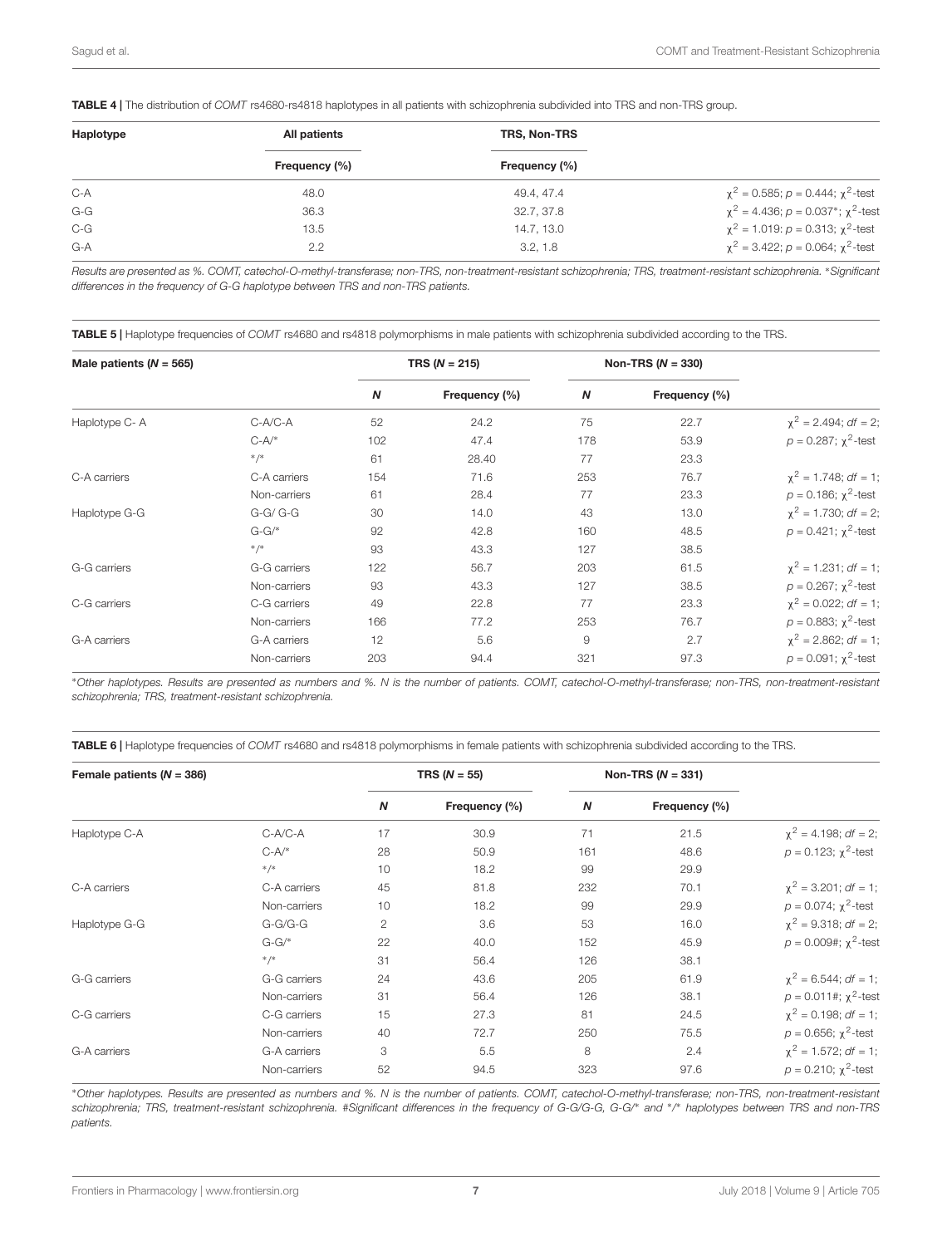smoking was higher in males than females, in both patients with TRS and non-TRS. This is in line with our previous data showing higher prevalence of smoking in male (64%) than in female (46%) patients with schizophrenia [\(Nikolac et al.,](#page-12-8) [2013\)](#page-12-8), and agrees with the data from general population, given that the men had higher smoking prevalence than woman in European countries, including Croatia [\(Gallus et al.,](#page-11-15) [2014\)](#page-11-15). Men with schizophrenia also had higher rates of nicotine dependence and different smoking habits compared to healthy men [\(Nikolac et al.,](#page-12-8) [2013;](#page-12-8) [Šagud et al.,](#page-13-13) [2018\)](#page-13-13). However, the rate of smoking in our study was similar in patients with TRS and non-TRS, which is consistent with the finding from the smaller sample of 21 patients with TRS and 20 patients with non-TRS [\(Mouchlianitis et al.,](#page-12-19) [2016\)](#page-12-19). Although patients with schizophrenia have the highest known rates of smoking [\(de](#page-11-16) [Leon and Diaz,](#page-11-16) [2005\)](#page-11-16), confirmed by the 62.8% of smokers found in schizophrenia patients in our previous study [\(Nedic](#page-12-1) [Erjavec et al.,](#page-12-1) [2017\)](#page-12-1), our results suggest that treatment-resistance does not further increase this rate. However, smoking might be related to more severe clinical presentation in patients with TRS, since smokers with TRS had higher PANSS total scores and negative subscale scores, and performed significantly worse on the problem solving cognitive task, compared to TRS patients who did not smoke [\(Iasevoli et al.,](#page-11-17) [2013\)](#page-11-17). The relationship between schizophrenia and smoking is complex [\(Šagud et al.,](#page-13-14) [2009\)](#page-13-14) given that smoking status was also related to lower total PANSS scores and the PANSS general psychopathology scores in patients with schizophrenia [\(Nedic Erjavec et al.,](#page-12-1) [2017\)](#page-12-1). Smoking might contribute to treatment resistance by decreasing serum levels of clozapine and olanzapine, but the dose increase might overcome those effects [\(Tsuda et al.,](#page-13-15) [2014\)](#page-13-15).

# Gender-Related Differences in the COMT rs4680 and rs4818 Genotypic and Haplotypic Association With Treatment **Resistance**

Our results confirmed gender-related differences in the genotypic and haplotypic association of the COMT rs4680 and rs4818 and treatment resistance in patients with schizophrenia. Namely, our study revealed that: (1) in male patients with schizophrenia, there were no significant haplotypic and genotypic associations between COMT rs4680 and rs4818 and treatment-resistance; (2) in female patients with TRS, AA genotype carriers of the COMT rs4680 were nominally more frequently present compared to G carriers, whereas CC carriers of the COMT rs4818 were significantly more frequent than G carriers; (3) in female patients with TRS, the high activity G-G/G-G COMT haplotype was rare, followed by G-G/∗∗ haplotype, while carriers of any other than G-G haplotype were overrepresented, in comparison to female patients with non-TRS. To the best of our knowledge, this is the first report to document that the presence of highactivity (G variants) of the COMT rs4680 and rs4818, and COMT G-G/G-G haplotype, appears to be associated with lower risk of TRS in female patients with schizophrenia, while no such associations were observed in men. These findings suggest the

significant, but gender-specific associations of COMT variants with the development of treatment-resistance in schizophrenia.

# Gender-Related Association Between the COMT rs4680 Genotype and Treatment Resistance

Gender differences were previously noticed in COMT activity [\(Chen et al.,](#page-10-1) [2004\)](#page-10-1) as well as in distribution of the COMT rs4680 genotypes in healthy individuals [\(Gurvich and Rossell,](#page-11-18) [2015;](#page-11-18) [El-Hage et al.,](#page-11-19) [2017\)](#page-11-19) and patients with schizophrenia [\(Bollettini et al.,](#page-10-8) [2017\)](#page-10-8). There is also evidence of distinct, sexdependent brain changes related to COMT rs4680 polymorphism [\(Bollettini et al.,](#page-10-8) [2017;](#page-10-8) [El-Hage et al.,](#page-11-19) [2017\)](#page-11-19). Female patients with schizophrenia, carriers of the COMT rs4680 AA genotype, had smaller volumes of caudate, putamen, and pallidum, while male patients, homozygous for the Met allele showed higher or similar subcortical volumes compared to other groups [\(Bollettini](#page-10-8) [et al.,](#page-10-8) [2017\)](#page-10-8). In healthy volunteers, male GG homozygotes had higher white matter integrity compared to A carriers, whereas no differences were observed in females [\(El-Hage et al.,](#page-11-19) [2017\)](#page-11-19). In healthy women, carriers of the COMT rs4680 AA genotype had reduced and GG genotype carriers had superior cognitive flexibility, whereas in men no association with cognition was found [\(Gurvich and Rossell,](#page-11-18) [2015\)](#page-11-18). Those studies suggested that AA homozygosity, specifically in women, might be adversely associated with cognitive functioning [\(Gurvich and Rossell,](#page-11-18) [2015\)](#page-11-18) and subcortical brain volumes [\(Bollettini et al.,](#page-10-8) [2017\)](#page-10-8), which could be also related to the association of COMT rs4680 polymorphism with treatment-resistance observed only in female patients with schizophrenia in the present study. On the other hand, some studies have not observed associations of COMT rs4680 polymorphism with age or gender [\(Walder et al.,](#page-13-16) [2010;](#page-13-16) [Collip et al.,](#page-10-9) [2011;](#page-10-9) [Armbruster et al.,](#page-10-10) [2012\)](#page-10-10).

Four studies have addressed the association between COMT rs4680 and TRS so far. Two of them have included only patients with TRS [\(Bosia et al.,](#page-10-3) [2015;](#page-10-3) [Rajagopal et al.,](#page-13-5) [2018\)](#page-13-5) whereas two other trials included patients with both TRS and non-TRS [\(Inada et al.,](#page-12-12) [2003;](#page-12-12) Terzić et al., [2016\)](#page-13-4). The discrepancies across the studies might arise from sex-differences, ethnic differences, diversities in the populations studied, limited power and small sample sizes, as well as different methodology such as the various definitions of treatment-resistance and measurements of psychopathology. In contrast to our results, TRS patients, carriers of the AA or GA genotypes of the COMT rs4680, but who were also carriers of one or two DRD4 120-bp alleles (120/240 and 120/120), experienced better response to clozapine than TRS patients, carriers of the GG genotype [\(Rajagopal et al.,](#page-13-5) [2018\)](#page-13-5). This study included 93 TRS patients of South Indian ethnicity, but did not divide patients according to gender. Corresponding to our results in male patients with schizophrenia, COMT rs4680 genotypes were not associated with better response to clozapine in TRS [\(Rajagopal et al.,](#page-13-5) [2018\)](#page-13-5). Since in our study the presence of the A allele was associated with TRS in female but not in male patients, either different number of patients, the fact that we did not evaluate gene-gene interaction with the DRD4 120-bp alleles, or ethnic differences [\(Rajagopal et al.,](#page-13-5) [2018\)](#page-13-5), might explain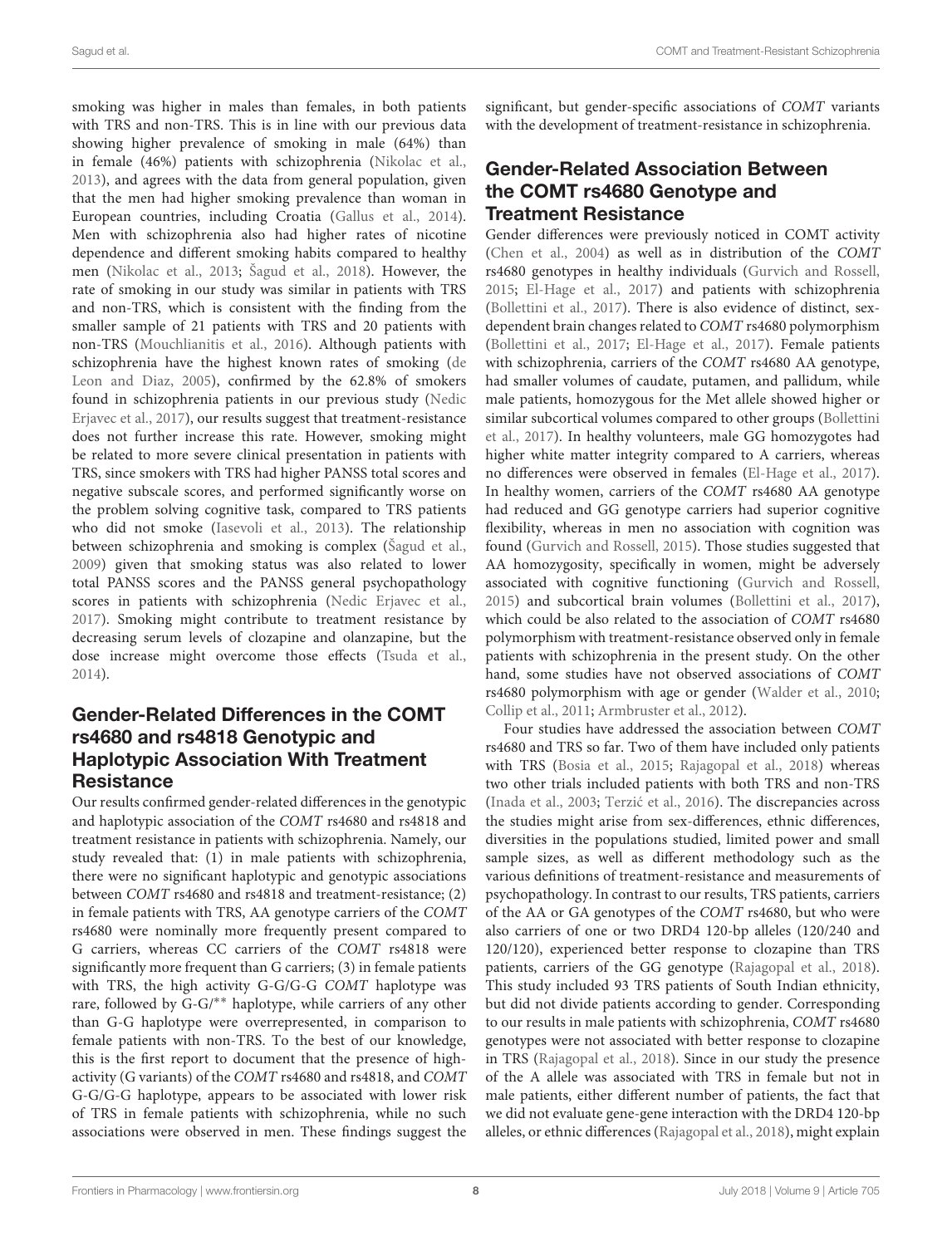these different results. In line with the results from the study evaluating 107 treatment-resistant Italian patients [\(Bosia et al.,](#page-10-3) [2015\)](#page-10-3), carriers of the COMT rs4680 GG genotype have shown better response to clozapine (in reducing negative symptoms), compared to patients with the GA and AA genotypes [\(Bosia et al.,](#page-10-3) [2015\)](#page-10-3). In our study, this slight association was observed only in female but not in male patients. Since the cited study [\(Bosia et al.,](#page-10-3) [2015\)](#page-10-3) did not evaluate gender specific association with TRS, and included much smaller sample, we might speculate that this nonsignificant association (due to correction) of the AA genotype with TRS might be presumably related to female gender. Our results on the link between the AA genotype and TRS in female patients with schizophrenia also agree with the data from the 100 Japanese patients with schizophrenia [\(Inada et al.,](#page-12-12) [2003\)](#page-12-12). In this study, patients with TRS had marginally higher frequency of the A variant of COMT rs4680 polymorphism, and the odds ratio for the AA genotype in TRS was 4.392 [\(Inada et al.,](#page-12-12) [2003\)](#page-12-12). Patients with the COMT rs4680 AA genotype also received higher chlorpromazine equivalent doses compared to carriers of the GA and GG genotypes [\(Inada et al.,](#page-12-12) [2003\)](#page-12-12). Although the sample size was small (only eight patients had COMT rs4680 AA genotype), and patients were not evaluated according to gender [\(Inada et al.,](#page-12-12) [2003\)](#page-12-12), these results are in line with our female data. In agreement with our data in males, but in contrast to data obtained in female patients with or without TRS, no difference in the COMT rs4680 genotype frequency was detected in 138 patients: 44 treatmentresistant and 94 treatment-responsive patients from Slovenia, who were not divided by gender (Terzić et al., [2016\)](#page-13-4).

#### Gender-Related Association Between the COMT rs4818 Genotype and Treatment Resistance

While COMT rs4680 is among the most frequently investigated polymorphisms in treatment response to psychotropic drugs, only a few studies investigated COMT rs4818 polymorphism and the response to antipsychotics [\(Gupta et al.,](#page-11-8) [2009;](#page-11-8) [Xu et al.,](#page-13-8) [2015;](#page-13-8) [Shi et al.,](#page-13-9) [2017\)](#page-13-9). In our study the presence of the CC genotype of the COMT rs4818 in female, but not in male group of patients with TRS, was found significantly more frequently than the presence of the GC and GG genotypes. In line with our findings, in the large Shanghai cohort of 995 Chinese patients with schizophrenia, C carriers of the COMT rs4818 had more frequently poor response to quetiapine [\(Xu et al.,](#page-13-8) [2015\)](#page-13-8). The association between COMT rs4818 and treatment response to risperidone was also reported in 288 Shanghai patients with schizophrenia [\(Shi et al.,](#page-13-9) [2017\)](#page-13-9), but opposed to our and their previous [\(Xu et al.,](#page-13-8) [2015\)](#page-13-8) results, the G/C allele frequency was similar between good and poor responders [\(Shi et al.,](#page-13-9) [2017\)](#page-13-9).

# Gender-Related Association Between the COMT rs4680 and rs4818 Haplotype and TRS

The findings of the present study that carriers of the high activity G-G/G-G haplotype were more frequently observed in non-TRS female group, whereas female carriers of any other haplotype than G-G were overrepresented in the group of patients with TRS, suggest that presence of the G allele might be associated with

decreased risk of TRS. This association was also confirmed in Shanghai cohort [\(Xu et al.,](#page-13-8) [2015\)](#page-13-8). In contrast to our data, among 117 patients with schizophrenia of the southern Indian origin, the COMT haplotype C-A (rs4818-r4680) was observed more often in responders to risperidone, compared to non-responders [\(Gupta et al.,](#page-11-8) [2009\)](#page-11-8). However, these data were not analyzed by gender, and the treatment-response was defined only by the clinical global impression scale [\(Gupta et al.,](#page-11-8) [2009\)](#page-11-8).

Our results showed that presence of the high activity (i.e., G variants) of the COMT was associated with lower risk of TRS in female patients. Likewise, negative symptoms of schizophrenia were less severe in female patients carrying the high activity COMT variants (rs740603 (G)-rs4818 (G) haplotype), but this effect was not observed in male patients with schizophrenia [\(Li](#page-12-10) [et al.,](#page-12-10) [2012\)](#page-12-10). If this finding will be confirmed in larger studies and meta-analyses, women with schizophrenia who are carriers of the COMT rs4680 and rs4818 low-activity haplotypes, might require different treatment approach, such as early clozapine initiation [\(Siskind et al.,](#page-13-17) [2017\)](#page-13-17), clozapine augmentation with different antiepileptic drugs [\(Zheng et al.,](#page-13-18) [2017\)](#page-13-18), or electroconvulsive therapy (ECT) [\(Vuksan et al.,](#page-13-19) [2018\)](#page-13-19).

# The Association Between the High-Activity COMT Haplotype and Treatment Response in Female Patients With Schizophrenia: Possible **Explanations**

COMT activity plays a key role in the regulation of dopamine activity in PFC, while its role in the regulation of striatal dopamine turnover is less important due to higher abundance of dopamine transporter in this region [\(Bilder et al.,](#page-10-0) [2004\)](#page-10-0). In line with this hypothesis, in healthy subjects, COMT rs4680 GG carriers had lower dopamine tone in cortical and limbic regions, compared to carriers of the GA or AA genotypes, while no changes of dopamine tone were detected in the striatal regions [\(Slifstein et al.,](#page-13-20) [2008\)](#page-13-20). However, striatal dopamine turnover seems to be altered in patients with TRS [\(Kim et al.,](#page-12-4) [2017\)](#page-12-4). While patients with schizophrenia generally exhibited elevated striatal dopamine synthesis capacity compared to healthy controls [\(Fusar-Poli and Meyer-Lindenberg,](#page-11-20) [2013\)](#page-11-20), individuals suffering from TRS had lower capacity of dopamine synthesis in striatum [\(Kim et al.,](#page-12-4) [2017\)](#page-12-4). This finding was observed in TRS patients treated with clozapine [\(Kim et al.,](#page-12-4) [2017\)](#page-12-4) and in patients treated with other antipsychotics [\(Demjaha et al.,](#page-11-21) [2012\)](#page-11-21), in comparison to patients who responded to antipsychotic treatment. Although COMT has a minor role in metabolizing striatal dopamine, modifications of COMT activity may affect dopamine signaling also in the striatum, as shown by the data from animal models [\(Simpson et al.,](#page-13-21) [2014;](#page-13-21) [Tammimaki et al.,](#page-13-22) [2016\)](#page-13-22), and from some [\(Boot et al.,](#page-10-11) [2011\)](#page-10-11) but not all [\(Slifstein et al.,](#page-13-20) [2008\)](#page-13-20) human reports. Considering that compensatory mechanisms might influence dopamine function in striatum [\(Simpson et al.,](#page-13-21) [2014\)](#page-13-21), the relationship between prefrontal dopamine availability, modulated by COMT rs4680, and striatal dopamine tone [\(Bilder](#page-10-0) [et al.,](#page-10-0) [2004;](#page-10-0) [Ceaser et al.,](#page-10-12) [2013\)](#page-10-12) was proposed. In post-mortem brain samples of individuals without psychiatric disorders,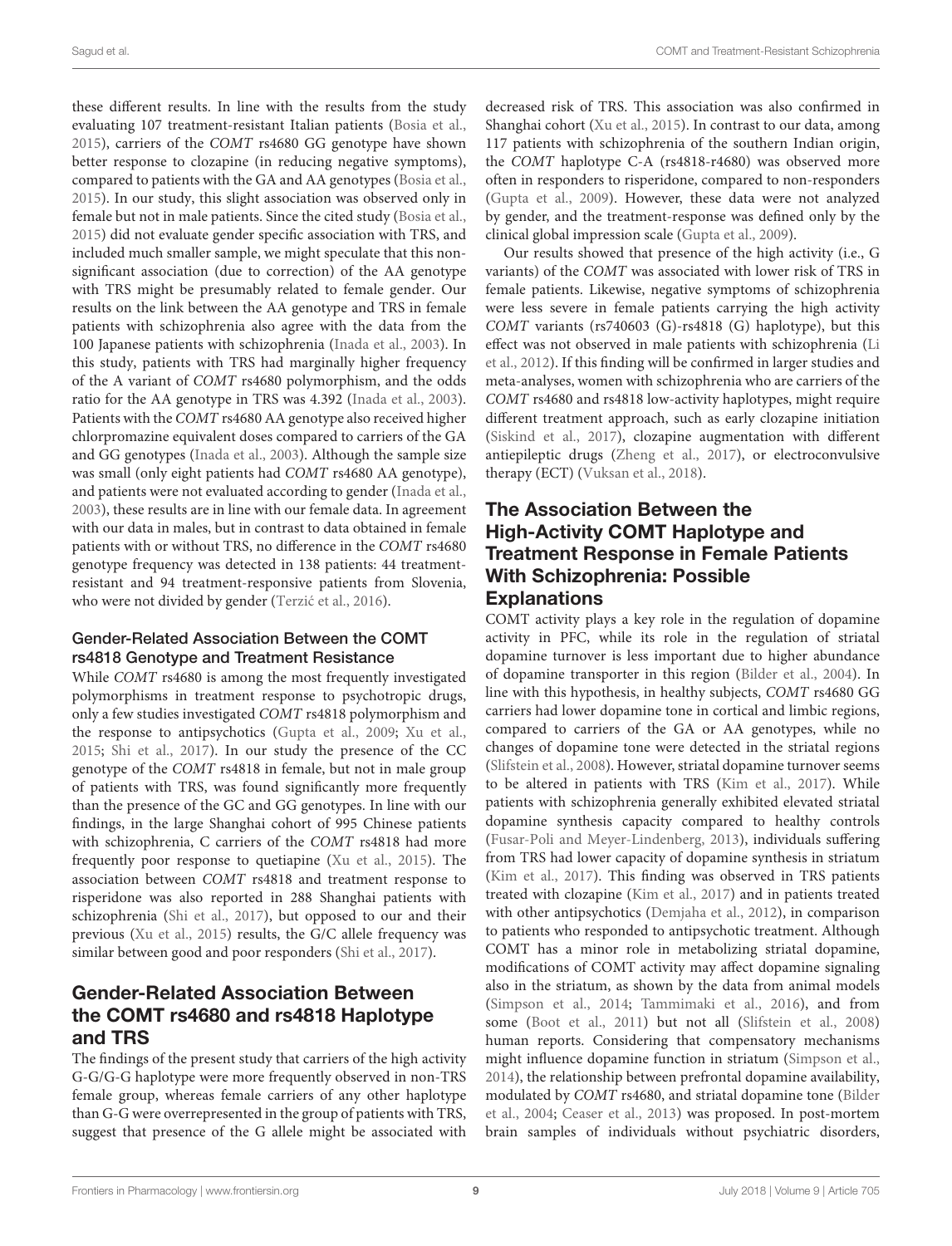carriers of the COMT rs4680 GG genotype had greater expression of tyrosine hydroxylase mRNA in mesencephalic dopamine neurons than GA genotype carriers, particularly in neuronal populations that project to the striatum, suggesting higher dopamine synthesis in striatal regions of GG homozygotes [\(Akil](#page-10-13) [et al.,](#page-10-13) [2003\)](#page-10-13).

Although these studies did not account the possible gender differences [\(Akil et al.,](#page-10-13) [2003;](#page-10-13) [Slifstein et al.,](#page-13-20) [2008\)](#page-13-20), we might speculate that females with AA genotype of the COMT rs4680 might have had higher prefrontal and compensatory lower striatal dopamine levels, which were reported in patients with TRS [\(Kim et al.,](#page-12-4) [2017\)](#page-12-4). The dopamine synthesis capacity in striatum was proposed as a biomarker for TRS [\(Kim et al.,](#page-12-4) [2017\)](#page-12-4). In the presence of higher dopamine stimulation from PFC, such as in the COMT rs4680 AA homozygous subjects, dopamine release might decrease in striatum in an attempt to protect the brain from excessive dopaminergic stimulation, and this mechanism might be related to treatment-resistance. According to our findings, this hypothesis might be only relevant for female patients with schizophrenia. Given the COMT-inhibiting properties of estradiol [\(McDermott et al.,](#page-12-20) [2015\)](#page-12-20), decreased COMT activity in women [\(Chen et al.,](#page-10-1) [2004\)](#page-10-1), and large sexdifferences in dopaminergic cortical pathways in preclinical model [\(Kritzer and Creutz,](#page-12-21) [2008\)](#page-12-21), it could be hypothesized that women have higher PFC dopamine levels than men, carrying the same COMT genotype. Such greater dopaminergic stimulation in females could lead to a gender-specific hyperdopaminergic overdrive in PFC, and consequently to decreased dopamine levels in striatum, which might eventually predispose women to TRS. This proposal fits the presumption that some patients do not respond to treatment because they do not exhibit elevated dopamine input in striatum [\(Demjaha et al.,](#page-11-21) [2012;](#page-11-21) [Kim et al.,](#page-12-4) [2017\)](#page-12-4), while increased dopamine stimulation in striatum is the target for antipsychotic drugs [\(Fusar-Poli and Meyer-Lindenberg,](#page-11-20) [2013\)](#page-11-20). However, the current study did not measure dopamine levels.

The evidence of sexual dimorphism of COMT gene is still inconclusive, but continues to accumulate [\(Harrison](#page-11-22) [and Tunbridge,](#page-11-22) [2008\)](#page-11-22). The findings regarding sex-dependent associations of COMT with various clinical and biological features have been reported in diverse populations [\(Rybakowski](#page-13-23) [et al.,](#page-13-23) [2006;](#page-13-23) [Lang et al.,](#page-12-22) [2007;](#page-12-22) [Chen C. et al.,](#page-10-14) [2011;](#page-10-14) [Jacobs and](#page-12-23) [D'Esposito,](#page-12-23) [2011;](#page-12-23) [Klebe et al.,](#page-12-24) [2013;](#page-12-24) [Koike et al.,](#page-12-25) [2018\)](#page-12-25), as well as in preclinical trials [\(Gogos et al.,](#page-11-23) [1998;](#page-11-23) [Laatikainen et al.,](#page-12-26) [2013;](#page-12-26) [Sannino et al.,](#page-13-24) [2015\)](#page-13-24). In general, sexually dimorphic effects of COMT gene variations are complex, and range from robust to subtle, depending on the parameters, which were measured.

Great amount of the data demonstrating gender differences in association of COMT gene with various personality traits, phenotypes, cognitive domains and behaviors, came from studies that enrolled healthy individuals [\(Eley et al.,](#page-11-24) [2003;](#page-11-24) [Enoch et al.,](#page-11-25) [2003;](#page-11-25) [Olsson et al.,](#page-12-27) [2005;](#page-12-27) [Stein et al.,](#page-13-25) [2005;](#page-13-25) [Kim et al.,](#page-12-28) [2006;](#page-12-28) [Barnett et al.,](#page-10-15) [2007;](#page-10-15) [Lang et al.,](#page-12-22) [2007;](#page-12-22) [de Castro-Catala et al.,](#page-10-16) [2015;](#page-10-16) [Costa et al.,](#page-10-17) [2016\)](#page-10-17). However, sexual dimorphism of COMT gene has been also reported in various neuropsychiatric disorders such as anxiety disorders, depression, attention deficit hyperactivity disorder, and obsessive-compulsive disorder [\(Karayiorgou et al.,](#page-12-29)

[1997,](#page-12-29) [1999;](#page-12-30) [Domschke et al.,](#page-11-26) [2004,](#page-11-26) [2007;](#page-11-27) [Poyurovsky et al.,](#page-12-31) [2005;](#page-12-31) [Denys et al.,](#page-11-28) [2006;](#page-11-28) [Rothe et al.,](#page-13-26) [2006;](#page-13-26) [Pooley et al.,](#page-12-32) [2007;](#page-12-32) [Cao](#page-10-18) [et al.,](#page-10-18) [2014;](#page-10-18) [Akutagava-Martins et al.,](#page-10-19) [2016\)](#page-10-19). In addition, our results are in line with other studies demonstrating sex-specific associations of COMT variants in patients with schizophrenia [\(Shifman et al.,](#page-13-27) [2002;](#page-13-27) [Dempster et al.,](#page-11-29) [2006;](#page-11-29) [Rybakowski et al.,](#page-13-23) [2006;](#page-13-23) [Lee and Kim,](#page-12-33) [2011\)](#page-12-33). All these data suggest that COMT gene variations might contribute to the sex differences in brain function and structure [\(Domschke et al.,](#page-11-30) [2012;](#page-11-30) [White et al.,](#page-13-28) [2014;](#page-13-28) [Sannino et al.,](#page-13-24) [2015,](#page-13-24) [2017;](#page-13-29) [Elton et al.,](#page-11-31) [2017\)](#page-11-31), and consequently result in sexual dimorphism in the predisposition to various neuropsychiatric disorders. Sex-specific effects of COMT gene are usually attributed to transcriptional regulation by estrogens, and it has been suggested that reciprocal and partly genotypeinfluenced interactions between COMT and estrogens may be relevant to sexual dimorphism [\(Harrison and Tunbridge,](#page-11-22) [2008\)](#page-11-22). Although the biological reason why COMT association is sex-specific is still not clear, it has been hypothesized that COMT genotype may modulate the role of estrogens in brain function and dysfunction [\(Seeman,](#page-13-30) [1997\)](#page-13-30), while estrogens affect COMT activity and its pathophysiological consequences by influencing the COMT gene expression [\(Harrison and](#page-11-22) [Tunbridge,](#page-11-22) [2008\)](#page-11-22). However, additional mechanisms are also possible. Nevertheless, it is known from various studies that sex differences in the genetic architecture of many human traits and psychiatric disorders are common. Namely, in addition to COMT, sexually dimorphic genetic associations with psychiatric phenotypes have been reported also for other autosomal genes such as HTR2A [\(Enoch et al.,](#page-11-32) [2001\)](#page-11-32), MTHFR [\(Sazci et al.,](#page-13-31) [2005;](#page-13-31) [Kempisty et al.,](#page-12-34) [2006\)](#page-12-34), and AC7 [\(Hines et al.,](#page-11-33) [2006\)](#page-11-33). Therefore, our findings reporting sex-specific associations of COMT variants with the development of treatment-resistance in schizophrenia also contribute to the knowledge in this field.

### Limitations of the Study

Limitation of the study is the fact that treatment-resistance in schizophrenia patients was determined retrospectively. Another limitation of this investigation is the lower number of female then male patients, which resulted in a limited representation of some of the genotypes after the gender-stratified analysis was conducted. Therefore, the obtained results require replication in a larger sample.

# **CONCLUSION**

Our findings reveal complex and gender-dependent genotypic and haplotypic associations between COMT rs4680 and rs4818 and TRS. In males with schizophrenia, treatment-resistance was not associated with the COMT rs4818 and rs4680 genotypes or haplotypes. In contrast, as far as we are aware, this is the first study to show that in female patients with schizophrenia, the presence of high-activity (G variants) of the COMT rs4680 and rs4818 polymorphisms, and the presence of the G-G/G-G haplotype, is associated with the lower risk of TRS. These findings extend previously reported gender-related association of COMT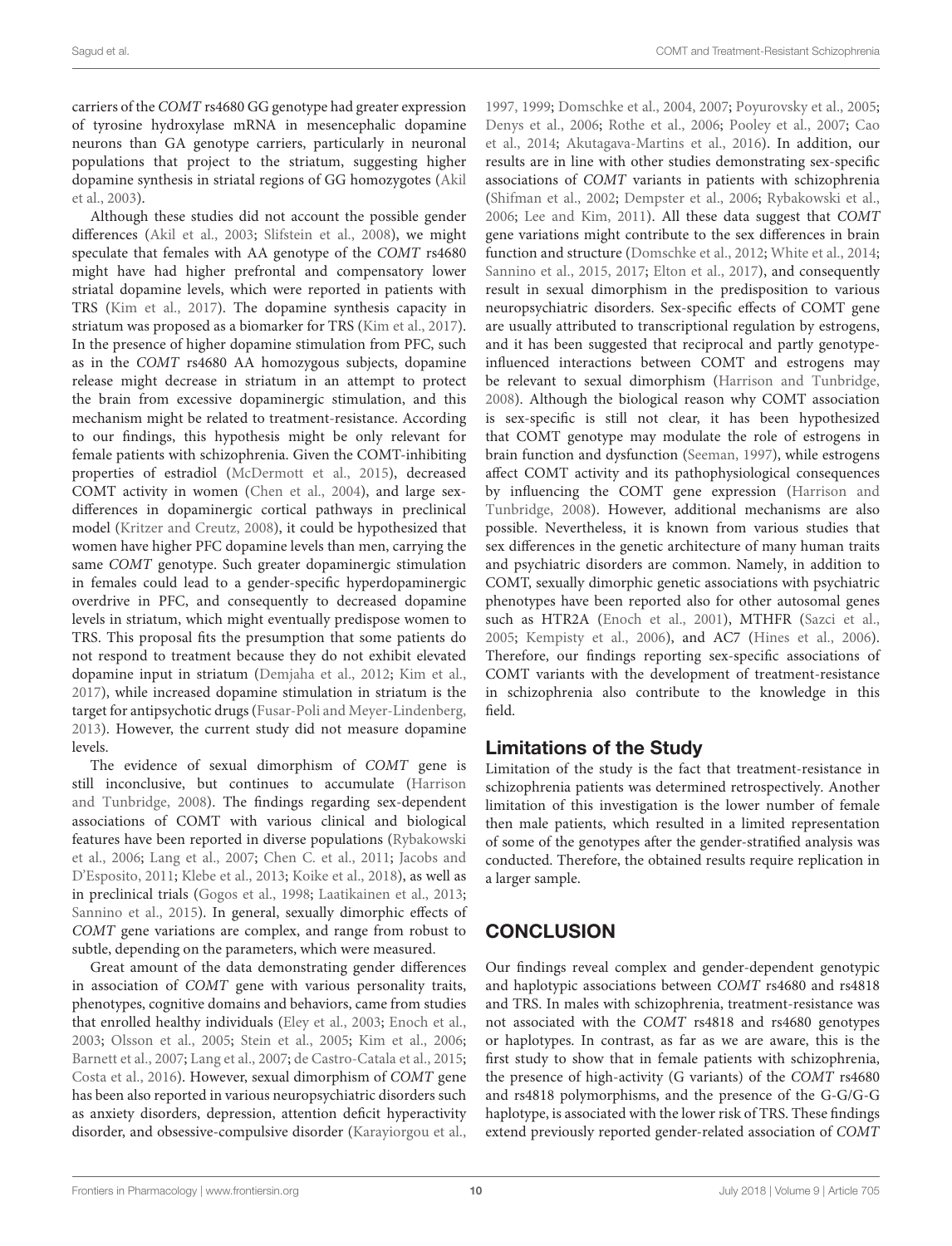rs4680 variants and TRS, and for the first time detect genderdependent association of COMT rs4818 polymorphism with treatment-resistance in patients with schizophrenia. Accordingly, we might speculate that determination of the COMT rs4680 and rs4818 genotypes and haplotypes early in the course of treatment might help in the prediction of the treatment-resistance in female patients with schizophrenia. However, those findings must be interpreted with caution, given that the number of included females was substantially lower than the number of males. Therefore, investigation of the genotypic and haplotypic association between COMT SNPs rs4680 and rs4818 and TRS in the larger sample of females with schizophrenia is warranted.

## AUTHOR CONTRIBUTIONS

MS did the research idea, patient recruitment, data collection, assessment by rating scales, organization of blood sampling, data interpretation, article preparation, and final draft approval. LT did experimental work, processing of blood samples, DNA isolation, genotyping, statistical analysis, and final draft

## **REFERENCES**

- <span id="page-10-13"></span>Akil, M., Kolachana, B. S., Rothmond, D. A., Hyde, T. M., Weinberger, D. R., and Kleinman, J. E. (2003). Catechol-O-methyltransferase genotype and dopamine regulation in the human brain. J. Neurosci. 23, 2008–2013. [doi: 10.1523/](https://doi.org/10.1523/JNEUROSCI.23-06-02008.2003) [JNEUROSCI.23-06-02008.2003](https://doi.org/10.1523/JNEUROSCI.23-06-02008.2003)
- <span id="page-10-19"></span>Akutagava-Martins, G. C., Salatino-Oliveira, A., Kieling, C., Genro, J. P., Polanczyk, G. V., Anselmi, L., et al. (2016). COMT and DAT1 genes are associated with hyperactivity and inattention traits in the 1993 Pelotas Birth Cohort: evidence of sex-specific combined effect. J. Psychiatry Neurosci. 41, 405–412. [doi: 10.1503/jpn.150270](https://doi.org/10.1503/jpn.150270)
- <span id="page-10-4"></span>American Psychiatric Association [APA] (1994). Diagnostic and Statistical Manual of Mental Disorders, 4th Edn. Washington, DC: American Psychiatric Press.
- <span id="page-10-10"></span>Armbruster, D., Mueller, A., Strobel, A., Lesch, K.-P., Brocke, B., and Kirschbaum, C. (2012). Children under stress – COMT genotype and stressful life events predict cortisol increase in an acute social stress paradigm. Int. J. Neuropsychopharmacol. 15, 1229–1239. [doi: 10.1017/S14611457110](https://doi.org/10.1017/S1461145711001763) [01763](https://doi.org/10.1017/S1461145711001763)
- <span id="page-10-5"></span>Barrett, J. C., Fry, B., Maller, J., and Daly, M. J. (2005). Haploview: analysis and visualization of LD and haplotype maps. Bioinformatics 21, 263–265. [doi: 10.1093/bioinformatics/bth457](https://doi.org/10.1093/bioinformatics/bth457)
- <span id="page-10-15"></span>Barnett, J. H., Jones, P. B., Robbins, T. W., and Müller, U. (2007). Effects of the catechol-O-methyltransferase Val<sup>158</sup>Met polymorphism on executive function: a meta-analysis of the Wisconsin Card Sort Test in schizophrenia and healthy controls. Mol. Psychiatry 12, 502–509. [doi: 10.1038/sj.mp.4001973](https://doi.org/10.1038/sj.mp.4001973)
- <span id="page-10-0"></span>Bilder, R. M., Volavka, J., Lachman, H. M., and Grace, A. A. (2004). The catechol-O-methyltransferase polymorphism: relations to the tonic-phasic dopamine hypothesis and neuropsychiatric phenotypes. Neuropsychopharmacology 29, 1943–1961. [doi: 10.1038/sj.npp.1300542](https://doi.org/10.1038/sj.npp.1300542)
- <span id="page-10-8"></span>Bollettini, I., Spangaro, M., Poletti, S., Lorenzi, C., Pirovano, A., Vai, B., et al. (2017). Sexually divergent effect of COMT Val/met genotype on subcortical volumes in schizophrenia. Brain Imaging Behav. 12, 829–836. [doi: 10.1007/s11682-017-](https://doi.org/10.1007/s11682-017-9748-1) [9748-1](https://doi.org/10.1007/s11682-017-9748-1)
- <span id="page-10-11"></span>Boot, E., Booij, J., Zinkstok, J. R., Baas, F., Swillen, A., Owen, M. J., et al. (2011). COMT Val(158) met genotype and striatal D(2/3) receptor binding in adults with 22q11 deletion syndrome. Synapse 65, 967–970. [doi: 10.1002/syn.](https://doi.org/10.1002/syn.20932) [20932](https://doi.org/10.1002/syn.20932)
- <span id="page-10-3"></span>Bosia, M., Lorenzi, C., Pirovano, A., Guglielmino, C., Cocchi, F., Spangaro, M., et al. (2015). COMT Val158Met and 5-HT1A-R -1019 C/G polymorphisms: effects on the negative symptom response to clozapine. Pharmacogenomics 16, 35–44. [doi: 10.2217/pgs.14.150](https://doi.org/10.2217/pgs.14.150)

approval. SU did patient recruitment, data collection, assessment by rating scales, organization of blood sampling, and final draft approval. MNP, MK, and GNE did experimental work, processing of blood samples, DNA isolation, genotyping, and final draft approval. MZ did patients recruitment, data collection, assessment by rating scales, organization of blood sampling, and final draft approval. OK, BVC, AMP, and NM did patient recruitment, data collection, assessment by rating scales, and final draft approval. DSS did experimental work, collection of blood samples, DNA isolation, genotyping, proof reading, and final draft approval. IR did data collection, and final draft approval. NP did design of the study, data analysis and interpretation, article preparation, and final draft approval.

### FUNDING

This work has been supported by the project sponsored by the University of Zagreb, Croatia "Predictors of treatment response in schizophrenia", BM1.45, PI: MS.

- <span id="page-10-18"></span>Cao, C., Wang, L., Wang, R., Qing, Y., Zhang, J., and Wu, G. W. (2014). The COMT gene variant is associated with depression's decreased positive affect symptoms in Chinese adults. Psych J. 3, 264–272. [doi: 10.1002/pchj.63](https://doi.org/10.1002/pchj.63)
- <span id="page-10-12"></span>Ceaser, A., Csernansky, J. G., and Barch, D. M. (2013). COMT influences on prefrontal and striatal blood oxygenation level-dependent responses during working memory among individuals with schizophrenia, their siblings, and healthy controls. Cogn. Neuropsychiatry 18, 257–283. [doi: 10.1080/13546805.](https://doi.org/10.1080/13546805.2012.698100) [2012.698100](https://doi.org/10.1080/13546805.2012.698100)
- <span id="page-10-14"></span>Chen, C., Chen, C., Moyzis, R., Dong, Q., He, Q., Zhu, B., et al. (2011). Sex modulates the associations between the COMT gene and personality traits. Neuropsychopharmacology 36, 1593–1598. [doi: 10.1038/npp.2011.39](https://doi.org/10.1038/npp.2011.39)
- <span id="page-10-1"></span>Chen, J., Lipska, B. K., Halim, N., Ma, Q. D., Matsumoto, M., Melhem, S., et al. (2004). Functional analysis of genetic variation in catechol-O-methyltransferase (COMT): effects on mRNA, protein, and enzyme activity in postmortem human brain. Am. J. Hum. Genet. 75, 807–821. [doi: 10.1086/425589](https://doi.org/10.1086/425589)
- <span id="page-10-2"></span>Chen, C. Y., Lu, R. B., Yeh, Y. W., Shih, M. C., and Huang, S. Y. (2011). Association study of catechol-O-methyltransferase gene polymorphisms with schizophrenia and psychopathological symptoms in Han Chinese. Genes Brain Behav. 10, 316–324. [doi: 10.1111/j.1601-183X.2010.00670.x](https://doi.org/10.1111/j.1601-183X.2010.00670.x)
- <span id="page-10-7"></span>Chouinard, G., Samaha, A. N., Chouinard, V. A., Peretti, C. S., Kanahara, N., Takase, M., et al. (2017). Antipsychotic-induced dopamine supersensitivity psychosis: pharmacology criteria, and therapy. Psychother. Psychosom. 86, 189–219. [doi: 10.1159/000477313](https://doi.org/10.1159/000477313)
- <span id="page-10-9"></span>Collip, D., van Winkel, R., Peerbooms, O., Lataster, T., Thewissen, V., Lardinois, M., et al. (2011). COMT Val158Met–stress interaction in psychosis: role of background psychosis risk. CNS Neurosci. Ther. 17, 612–619. [doi: 10.1111/j.1755-5949.2010.00213.x](https://doi.org/10.1111/j.1755-5949.2010.00213.x)
- <span id="page-10-17"></span>Costa, D. S., Bechara, A., de Paula, J. J., Romano-Silva, M. A., Correa, H., Lage, G. M., et al. (2016). Influence of COMT Val158Met polymorphism on emotional decision-making: a sex-dependent relationship? Psychiatry Res. 246, 650–655. [doi: 10.1016/j.psychres.2016.10.073](https://doi.org/10.1016/j.psychres.2016.10.073)
- <span id="page-10-6"></span>de Bartolomeis, A., Prinzivalli, E., Callovini, G., D'Ambrosio, L., Altavilla, B., Avagliano, C., et al. (2018). Treatment resistant schizophrenia and neurological soft signs may converge on the same pathology: Evidence from explanatory analysis on clinical, psychopathological, and cognitive variables. Prog. Neuropsychopharmacol. Biol. Psychiatry 81, 356–366. [doi: 10.1016/j.pnpbp.](https://doi.org/10.1016/j.pnpbp.2017.09.002) [2017.09.002](https://doi.org/10.1016/j.pnpbp.2017.09.002)
- <span id="page-10-16"></span>de Castro-Catala, M., Barrantes-Vidal, N., Sheinbaum, T., Moreno-Fortuny, A., Kwapil, T. R., and Rosa, A. (2015). COMT-by-sex interaction effect on psychosis proneness. Biomed Res. Int. 2015:829237. [doi: 10.1155/2015/](https://doi.org/10.1155/2015/829237) [829237](https://doi.org/10.1155/2015/829237)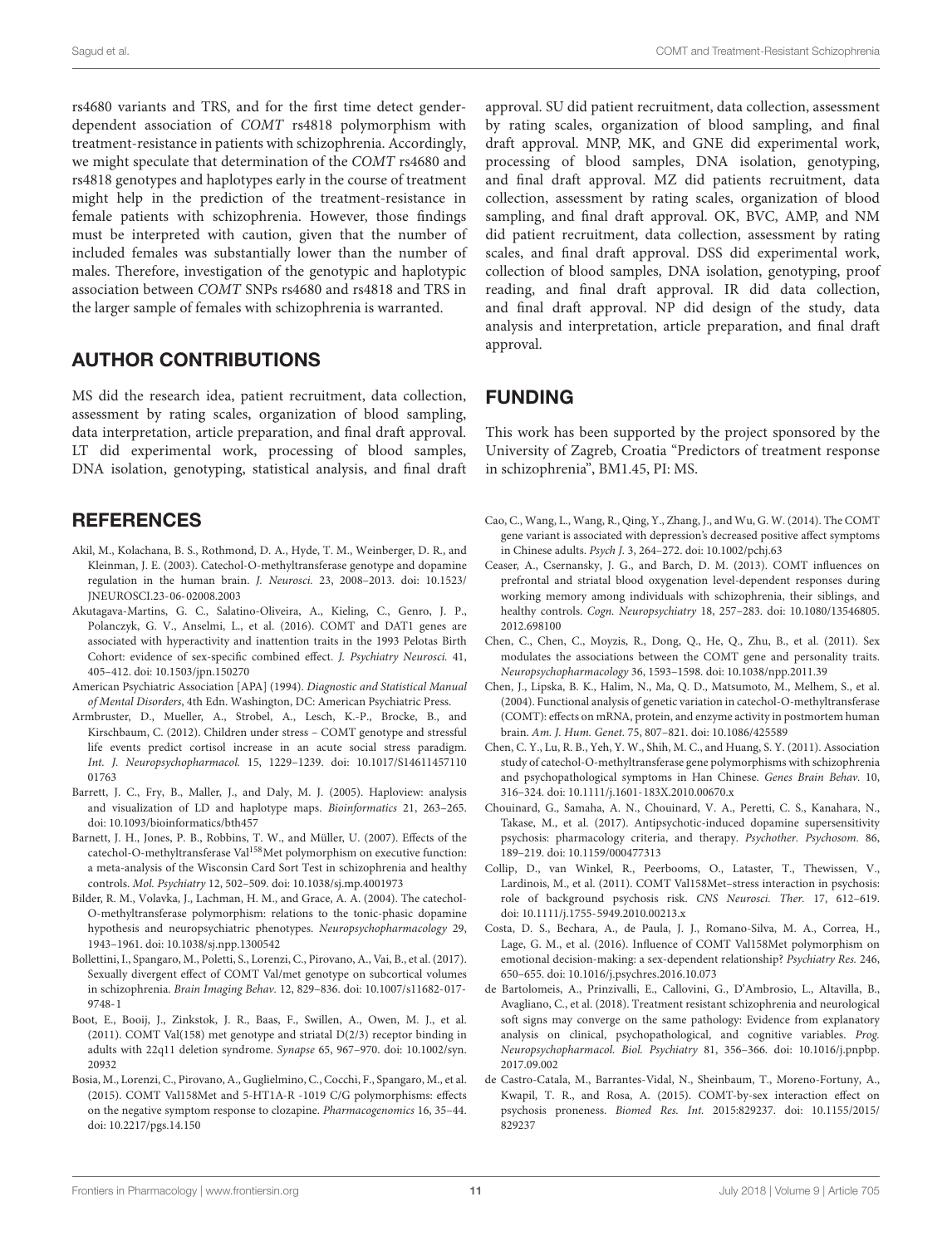- <span id="page-11-16"></span>de Leon, J., and Diaz, F. J. (2005). A meta-analysis of worldwide studies demonstrates an association between schizophrenia and tobacco smoking behaviors. Schizophr. Res. 76, 135–157. [doi: 10.1016/j.schres.2005.02.010](https://doi.org/10.1016/j.schres.2005.02.010)
- <span id="page-11-0"></span>Demjaha, A., Lappin, J. M., Stahl, D., Patel, M. X., MacCabe, J. H., Howes, O. D., et al. (2017). Antipsychotic treatment resistance in first-episode psychosis: prevalence, subtypes and predictors. Psychol. Med. 47, 1981–1989. [doi: 10.1017/](https://doi.org/10.1017/S0033291717000435) [S0033291717000435](https://doi.org/10.1017/S0033291717000435)
- <span id="page-11-21"></span>Demjaha, A., Murray, R. M., McGuire, P. K., Kapur, S., and Howes, O. D. (2012). Dopamine synthesis capacity in patients with treatment-resistant schizophrenia. Am. J. Psychiatry 169, 1203–1210. [doi: 10.1176/appi.ajp.2012.](https://doi.org/10.1176/appi.ajp.2012.12010144) [12010144](https://doi.org/10.1176/appi.ajp.2012.12010144)
- <span id="page-11-29"></span>Dempster, E. L., Mill, J., Craig, I. W., and Collier, D. A. (2006). The quantification of COMT mRNA in post mortem cerebellum tissue: diagnosis, genotype, methylation and expression. BMC Med. Genet. 7:10. [doi: 10.1186/1471-](https://doi.org/10.1186/1471-2350-7-10) [2350-7-10](https://doi.org/10.1186/1471-2350-7-10)
- <span id="page-11-28"></span>Denys, D., Van Nieuwerburgh, F., Deforce, D., and Westenberg, H. (2006). Association between the dopamine D2 receptor TaqI A2 allele and low activity COMT allele with obsessive-compulsive disorder in males. Eur. Neuropsychopharmacol. 16, 446–450. [doi: 10.1016/j.euroneuro.2005.12.001](https://doi.org/10.1016/j.euroneuro.2005.12.001)
- <span id="page-11-30"></span>Domschke, K., Baune, B. T., Havlik, L., Stuhrmann, A., Suslow, T., Kugel, H., et al. (2012). Catechol-O-methyltransferase gene variation: impact on amygdala response to aversive stimuli. Neuroimage 60, 2222–2229. [doi: 10.1016/j.](https://doi.org/10.1016/j.neuroimage.2012.02.039) [neuroimage.2012.02.039](https://doi.org/10.1016/j.neuroimage.2012.02.039)
- <span id="page-11-27"></span>Domschke, K., Deckert, J., O'donovan, M. C., and Glatt, S. J. (2007). Metaanalysis of COMT val158met in panic disorder: ethnic heterogeneity and gender specificity. Am. J. Med. Genet. B Neuropsychiatr. Genet. B 144, 667–673. [doi: 10.1002/ajmg.b.30494](https://doi.org/10.1002/ajmg.b.30494)
- <span id="page-11-26"></span>Domschke, K., Freitag, C. M., Kuhlenbäumer, G., Schirmacher, A., Sand, P., Nyhuis, P., et al. (2004). Association of the functional V158M catechol-O-methyl-transferase polymorphism with panic disorder in women. Int. J. Neuropsychopharmacol. 7, 183–188. [doi: 10.1017/S146114570400416X](https://doi.org/10.1017/S146114570400416X)
- <span id="page-11-3"></span>Egan, M. F., Goldberg, T. E., Kolachana, B. S., Callicott, J. H., Mazzanti, C. M., Straub, R. E., et al. (2001). Effect of COMT Val108/158 Met genotype on frontal lobe function and risk for schizophrenia. Proc. Natl. Acad. Sci. U.S.A. 98, 6917–6922. [doi: 10.1073/pnas.111134598](https://doi.org/10.1073/pnas.111134598)
- <span id="page-11-24"></span>Eley, T. C., Tahir, E., Angleitner, A., Harriss, K., McClay, J., Plomin, R., et al. (2003). Association analysis of MAOA and COMT with neuroticism assessed by peers. Am. J. Med. Genet. B. Neuropsychiatr. Genet. B 120, 90–96. [doi: 10.1002/ajmg.b.](https://doi.org/10.1002/ajmg.b.20046) [20046](https://doi.org/10.1002/ajmg.b.20046)
- <span id="page-11-19"></span>El-Hage, W., Cléry, H., Andersson, F., Filipiak, I., Thiebaut, de Schotten, M., et al. (2017). Sex-specific effects of COMT Val158Met polymorphism on corpus callosum structure: a whole-brain diffusion-weighted imaging study. Brain Behav. 7:e00786. [doi: 10.1002/brb3.786](https://doi.org/10.1002/brb3.786)
- <span id="page-11-31"></span>Elton, A., Smith, C. T., Parrish, M. H., and Boettiger, C. A. (2017). COMT Val158Met polymorphism exerts sex-dependent effects on fMRI measures of brain function. Front. Hum. Neurosci. 11:578. [doi: 10.3389/fnhum.2017.00578](https://doi.org/10.3389/fnhum.2017.00578)
- <span id="page-11-32"></span>Enoch, M. A., Greenberg, B. D., Murphy, D. L., and Goldman, D. (2001). Sexually dimorphic relationship of a 5-HT2A promoter polymorphism with obsessivecompulsive disorder. Biol. Psychiatry 49, 385–388. [doi: 10.1016/S0006-3223\(00\)](https://doi.org/10.1016/S0006-3223(00)01040-4) [01040-4](https://doi.org/10.1016/S0006-3223(00)01040-4)
- <span id="page-11-25"></span>Enoch, M. A., Xu, K., Ferro, E., Harris, C. R., and Goldman, D. (2003). Genetic origins of anxiety in women: a role for a functional catechol-Omethyltransferase polymorphism. Psychiatr. Genet. 13, 33–41. [doi: 10.1097/01.](https://doi.org/10.1097/01.ypg.0000054709.85338.c3) [ypg.0000054709.85338.c3](https://doi.org/10.1097/01.ypg.0000054709.85338.c3)
- <span id="page-11-13"></span>Faul, F., Erdfelder, E., Buchner, A., and Lang, A.-G. (2009). Statistical power analyses using G∗Power 3.1: tests for correlation and regression analyses. Behav. Res. Methods 41, 1149–1160. [doi: 10.3758/BRM.41.4.1149](https://doi.org/10.3758/BRM.41.4.1149)
- <span id="page-11-12"></span>Field, A. P., Miles, J., and Field, F. (2012). Discovering Statistics Using R. London: SAGE Publications, Ltd.
- <span id="page-11-9"></span>First, M. B., Spitzer, R. L., Gibbon, M., Williams, J. B. W., Davies, M., Borus, J., et al. (1995). The structured clinical interview for DSM-III-R personality disorders (SCID-II). Part II: multi-site test-retest reliability study. J. Pers. Disord. 9, 92–104. [doi: 10.1521/pedi.1995.9.2.92](https://doi.org/10.1521/pedi.1995.9.2.92)
- <span id="page-11-20"></span>Fusar-Poli, P., and Meyer-Lindenberg, A. (2013). Striatal presynaptic dopamine in schizophrenia, part II: meta-analysis of [(18)F/(11)C]-DOPA PET studies. Schizophr. Bull. 39, 33–42. [doi: 10.1093/schbul/sbr180](https://doi.org/10.1093/schbul/sbr180)
- <span id="page-11-15"></span>Gallus, S., Lugo, A., La Vecchia, C., Boffetta, P., Chaloupka, F. J., Colombo, P., et al. (2014). Pricing policies and control of tobacco in Europe (PPACTE) project:

cross-national comparison of smoking prevalence in 18 European countries. Eur. J. Cancer Prev. 23, 177–185. [doi: 10.1097/CEJ.0000000000000009](https://doi.org/10.1097/CEJ.0000000000000009)

- <span id="page-11-2"></span>Gillespie, A. L., Samanaite, R., Mill, J., Egerton, A., and MacCabe, J. H. (2017). Is treatment-resistant schizophrenia categorically distinct from treatmentresponsive schizophrenia? a systematic review. BMC Psychiatry 17:12. [doi: 10.1186/s12888-016-1177-y](https://doi.org/10.1186/s12888-016-1177-y)
- <span id="page-11-23"></span>Gogos, J. A., Morgan, M., Luine, V., Santha, M., Ogawa, S., Pfaff, D., et al. (1998). Catechol-O-methyltransferase-deficient mice exhibit sexually dimorphic changes in catecholamine levels and behavior. Proc. Natl. Acad. Sci. U.S.A. 95, 9991–9996. [doi: 10.1073/pnas.95.17.9991](https://doi.org/10.1073/pnas.95.17.9991)
- <span id="page-11-4"></span>González-Castro, T. B., Hernández-Díaz, Y., Juárez-Rojop, I. E., López-Narváez, M. L., Tovilla-Zárate, C. A., and Fresan, A. (2016). The role of a Catechol-O-methyltransferase (COMT) Val158Met genetic polymorphism in schizophrenia: a systematic review and updated meta-analysis on 32,816 subjects. Neuromolecular. Med. 18, 216–231. [doi: 10.1007/s12017-016-](https://doi.org/10.1007/s12017-016-8392-z) [8392-z](https://doi.org/10.1007/s12017-016-8392-z)
- <span id="page-11-8"></span>Gupta, M., Bhatnagar, P., Grover, S., Kaur, H., Baghel, R., Bhasin, Y., et al. (2009). Association studies of catechol-O-methyltransferase (COMT) gene with schizophrenia and response to antipsychotic treatment. Pharmacogenomics 10, 385–397. [doi: 10.2217/14622416.10.3.385](https://doi.org/10.2217/14622416.10.3.385)
- <span id="page-11-18"></span>Gurvich, C., and Rossell, S. L. (2015). Dopamine and cognitive control: sex-bygenotype interactions influence the capacity to switch attention. Behav. Brain. Res. 281, 96–101. [doi: 10.1016/j.bbr.2014.11.045](https://doi.org/10.1016/j.bbr.2014.11.045)
- <span id="page-11-10"></span>Guy, W. (1976). ECDEU Assessment Manual for Psychopharmacology. Rockville, MD: US Department of Heath Education and Welfare.
- <span id="page-11-22"></span>Harrison, P. J., and Tunbridge, E. M. (2008). Catechol-O-methyltransferase (COMT): a gene contributing to sex differences in brain function, and to sexual dimorphism in the predisposition to psychiatric disorders. Neuropsychopharmacology 33, 3037–3045. [doi: 10.1038/sj.npp.](https://doi.org/10.1038/sj.npp.1301543) [1301543](https://doi.org/10.1038/sj.npp.1301543)
- <span id="page-11-33"></span>Hines, L. M., Hoffman, P. L., Bhave, S., Saba, L., Kaiser, A., Snell, L., et al. (2006). World Health Organization/International society for biomedical research on alcoholism study on state and trait markers of alcohol use and dependence investigators. A sex-specific role of type VII adenylyl cyclase in depression. J. Neurosci. 26, 12609–12619. [doi: 10.1523/JNEUROSCI.1040-](https://doi.org/10.1523/JNEUROSCI.1040-06.2006) [06.2006](https://doi.org/10.1523/JNEUROSCI.1040-06.2006)
- <span id="page-11-5"></span>Hirasawa-Fujita, M., Tudor, L., Nikolac Perkovic, M., Kozumplik, O., Nedic Erjavec, G., Uzun, S., et al. (2018). Genotypic and haplotypic associations of catechol-O-methyltransferase (COMT) rs4680 and rs4818 with salivary cortisol in patients with schizophrenia. Psychiatry Res. 259, 262–264. [doi: 10.1016/j.](https://doi.org/10.1016/j.psychres.2017.10.037) [psychres.2017.10.037](https://doi.org/10.1016/j.psychres.2017.10.037)
- <span id="page-11-7"></span>Hoenicka, J., Garrido, E., Martínez, I., Ponce, G., Aragüés, M., Rodríguez-Jiménez, R., et al. (2010). Gender-specific COMT Val158Met polymorphism association in Spanish schizophrenic patients. Am. J. Med. Genet. B. Neuropsychiatr. Genet. 153, 79–85. [doi: 10.1002/ajmg.b.30957](https://doi.org/10.1002/ajmg.b.30957)
- <span id="page-11-14"></span>Hotta, Y., Ohnuma, T., Hanzawa, R., Shibata, N., Maeshima, H., Baba, H., et al. (2011). Association study between Disrupted-in-Schizophrenia-1 (DISC1) and Japanese patients with treatment-resistant schizophrenia (TRS). Prog. Neuropsychopharmacol. Biol. Psychiatry 35, 636–639. [doi: 10.1016/j.pnpbp.](https://doi.org/10.1016/j.pnpbp.2011.01.011) [2011.01.011](https://doi.org/10.1016/j.pnpbp.2011.01.011)
- <span id="page-11-1"></span>Howes, O. D., McCutcheon, R., Agid, O., de Bartolomeis, A., van Beveren, N. J., Birnbaum, M. L., et al. (2017). Treatment-resistant schizophrenia: treatment response and resistance in psychosis (TRRIP) working group consensus guidelines on diagnosis and terminology. Am. J. Psychiatry 174, 216–229. [doi:](https://doi.org/10.1176/appi.ajp.2016.16050503) [10.1176/appi.ajp.2016.16050503](https://doi.org/10.1176/appi.ajp.2016.16050503)
- <span id="page-11-6"></span>Huang, E., Zai, C. C., Lisoway, A., Maciukiewicz, M., Felsky, D., Tiwari, A. K., et al. (2016). Catechol-O-methyltransferase Val158Met polymorphism and clinical response to antipsychotic treatment in schizophrenia and Schizo-affective disorder patients: a meta-analysis. Int. J. Neuropsychopharmacol. 19:pyv132. [doi: 10.1093/ijnp/pyv132](https://doi.org/10.1093/ijnp/pyv132)
- <span id="page-11-17"></span>Iasevoli, F., Balletta, R., Gilardi, V., Giordano, S., and de Bartolomeis, A. (2013). Tobacco smoking in treatment-resistant schizophrenia patients is associated with impaired cognitive functioning, more severe negative symptoms, and poorer social adjustment. Neuropsychiatr. Dis. Treat. 9, 1113–1120. [doi: 10.2147/NDT.S47571](https://doi.org/10.2147/NDT.S47571)
- <span id="page-11-11"></span>Inada, T., and Inagaki, A. (2015). Psychotropic dose equivalence in Japan. Psychiatry Clin. Neurosci. 69, 440–447. [doi: 10.1111/pcn.](https://doi.org/10.1111/pcn.12275) [12275](https://doi.org/10.1111/pcn.12275)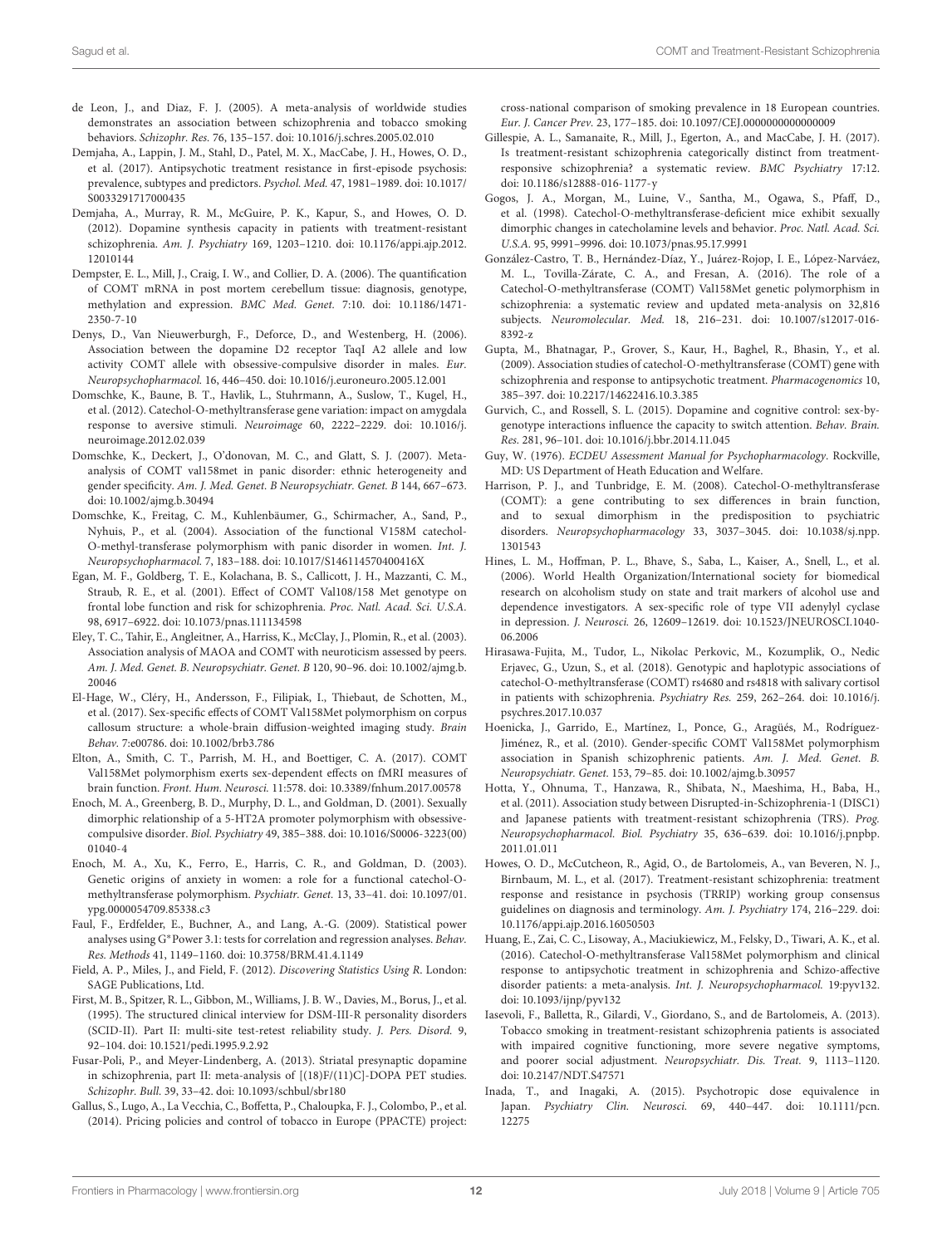- <span id="page-12-12"></span>Inada, T., Nakamura, A., and Iijima, Y. (2003). Relationship between catechol-Omethyltransferase polymorphism and treatment-resistant schizophrenia. Am. J. Med. Genet. B. Neuropsychiatr. Genet. B 120, 35–39. [doi: 10.1002/ajmg.b.20023](https://doi.org/10.1002/ajmg.b.20023)
- <span id="page-12-23"></span>Jacobs, E., and D'Esposito, M. (2011). Estrogen shapes dopamine-dependent cognitive processes: implications for women's health. J. Neurosci. 31, 5286–5293. [doi: 10.1523/JNEUROSCI.6394-10.2011](https://doi.org/10.1523/JNEUROSCI.6394-10.2011)
- <span id="page-12-29"></span>Karayiorgou, M., Altemus, M., Galke, B. L., Goldman, D., Murphy, D. L., Ott, J., et al. (1997). Genotype determining low catechol-O-methyltransferase activity as a risk factor for obsessive-compulsive disorder. Proc. Natl. Acad. Sci. U.S.A. 94, 4572–4575. [doi: 10.1073/pnas.94.9.4572](https://doi.org/10.1073/pnas.94.9.4572)
- <span id="page-12-30"></span>Karayiorgou, M., Sobin, C., Blundell, M. L., Galke, B. L., Malinova, L., Goldberg, P., et al. (1999). Family-based association studies support a sexually dimorphic effect of COMT and MAOA on genetic susceptibility to obsessive-compulsive disorder. Biol. Psychiatry 45, 1178–1189. [doi: 10.1016/S0006-3223\(98\)](https://doi.org/10.1016/S0006-3223(98)00319-9) [00319-9](https://doi.org/10.1016/S0006-3223(98)00319-9)
- <span id="page-12-15"></span>Kay, S. R., Fiszbein, A., and Opler, L. A. (1987). The positive and negative syndrome scale (PANSS) for schizophrenia. Schizophr. Bull. 13, 261–276. [doi: 10.1093/](https://doi.org/10.1093/schbul/13.2.261) [schbul/13.2.261](https://doi.org/10.1093/schbul/13.2.261)
- <span id="page-12-34"></span>Kempisty, B., Mostowska, A., Górska, I., Łuczak, M., Czerski, P., and Szczepankiewicz, A. (2006). Association of 677C> T polymorphism of methylenetetrahydrofolate reductase (MTHFR) gene with bipolar disorder and schizophrenia. Neurosci. Lett. 400, 267–271. [doi: 10.1016/j.neulet.2006.02.055](https://doi.org/10.1016/j.neulet.2006.02.055)
- <span id="page-12-4"></span>Kim, E., Howes, O. D., Veronese, M., Beck, K., Seo, S., Park, J. W., et al. (2017). Presynaptic dopamine capacity in patients with treatment-resistant schizophrenia taking clozapine: An [18F]DOPA PET Study. Neuropsychopharmacology 42, 941–950. [doi: 10.1038/npp.](https://doi.org/10.1038/npp.2016.258) [2016.258](https://doi.org/10.1038/npp.2016.258)
- <span id="page-12-28"></span>Kim, S. J., Kim, Y. S., Kim, S. Y., Lee, H. S., and Kim, C. H. (2006). An association study of catechol-O-methyltransferase and monoamine oxidase A polymorphisms and personality traits in Koreans. Neurosci. Lett. 401, 154–158. [doi: 10.1016/j.neulet.2006.03.006](https://doi.org/10.1016/j.neulet.2006.03.006)
- <span id="page-12-24"></span>Klebe, S., Golmard, J. L., Nalls, M. A., Saad, M., Singleton, A. B., Bras, J. M., et al. (2013). The Val158Met COMT polymorphism is a modifier of the age at onset in Parkinson's disease with a sexual dimorphism. J. Neurol. Neurosurg. Psychiatry 84, 666–673. [doi: 10.1136/jnnp-2012-304475](https://doi.org/10.1136/jnnp-2012-304475)
- <span id="page-12-25"></span>Koike, S., Gaysina, D., Jones, P. B., Wong, A., and Richards, M. (2018). Catechol O-methyltransferase (COMT) functional haplotype is associated with recurrence of affective symptoms: a prospective birth cohort study. J. Affect. Disord. 229, 437–442. [doi: 10.1016/j.jad.2017.12.044](https://doi.org/10.1016/j.jad.2017.12.044)
- <span id="page-12-21"></span>Kritzer, M. F., and Creutz, L. M. (2008). Region and sex differences in constituent dopamine neurons and immunoreactivity for intracellular estrogen and androgen receptors in mesocortical projections in rats. J. Neurosci. 28, 9525–9935. [doi: 10.1523/JNEUROSCI.2637-08.2008](https://doi.org/10.1523/JNEUROSCI.2637-08.2008)
- <span id="page-12-26"></span>Laatikainen, L. M., Sharp, T., Harrison, P. J., and Tunbridge, E. M. (2013). Sexually dimorphic effects of catechol-O-methyltransferase (COMT) inhibition on dopamine metabolism in multiple brain regions. PLoS One 8:e61839. [doi: 10.1371/journal.pone.0061839](https://doi.org/10.1371/journal.pone.0061839)
- <span id="page-12-6"></span>Lachman, H. M., Papolos, D. F., Saito, T., Yu, Y. M., Szumlanski, C. L., and Weinshilboum, R. M. (1996). Human catechol-O-methyltransferase pharmacogenetics: description of a functional polymorphism and its potential application to neuropsychiatric disorders. Pharmacogenetics 6, 243–250. [doi:](https://doi.org/10.1097/00008571-199606000-00007) [10.1097/00008571-199606000-00007](https://doi.org/10.1097/00008571-199606000-00007)
- <span id="page-12-0"></span>Lally, J., Gaughran, F., Timms, P., and Curran, S. R. (2016). Treatmentresistant schizophrenia: current insights on the pharmacogenomics of antipsychotics. Pharmacogenomics Pers. Med. 9, 117–129. [doi: 10.2147/PGPM.](https://doi.org/10.2147/PGPM.S115741) [S115741](https://doi.org/10.2147/PGPM.S115741)
- <span id="page-12-22"></span>Lang, U. E., Bajbouj, M., Sander, T., and Gallinat, J. (2007). Gender-dependent association of the functional catechol-O-methyltransferase Val158Met genotype with sensation seeking personality trait. Neuropsychopharmacology 32, 1950–1955. [doi: 10.1038/sj.npp.1301335](https://doi.org/10.1038/sj.npp.1301335)
- <span id="page-12-33"></span>Lee, H. Y., and Kim, Y. K. (2011). Gender effect of catechol-O-methyltransferase Val158Met polymorphism on suicidal behavior. Neuropsychobiology 63, 177–182. [doi: 10.1159/000317847](https://doi.org/10.1159/000317847)
- <span id="page-12-10"></span>Li, W. J., Kou, C. G., Yu, Y., Sun, S., Zhang, X., Kosten, T. R., et al. (2012). Association of catechol-O-methyltransferase gene polymorphisms with schizophrenia and negative symptoms in a Chinese population. Am. J. Med. Genet. B. Neuropsychiatr. Genet. B 159, 370–375. [doi: 10.1002/ajmg.b.](https://doi.org/10.1002/ajmg.b.32038) [32038](https://doi.org/10.1002/ajmg.b.32038)
- <span id="page-12-18"></span>McCutcheon, R., Beck, K., D'Ambrosio, E., Donocik, J., Gobjila, C., Jauhar, S., et al. (2018). Antipsychotic plasma levels in the assessment of poor treatment response in schizophrenia. Acta Psychiatr. Scand. 137, 39–46. [doi: 10.1111/acps.](https://doi.org/10.1111/acps.12825) [12825](https://doi.org/10.1111/acps.12825)
- <span id="page-12-20"></span>McDermott, C. M., Liu, D., Ade, C., and Schrader, L. A. (2015). Estradiol replacement enhances fear memory formation, impairs extinction and reduces COMT expression levels in the hippocampus of ovariectomized female mice. Neurobiol. Learn. Mem. 118, 167–177. [doi: 10.1016/j.nlm.2014.12.009](https://doi.org/10.1016/j.nlm.2014.12.009)
- <span id="page-12-16"></span>Miller, S. A., Dykes, D. D., and Polesky, H. F. (1988). A simple salting out procedure for extracting DNA from human nucleated cells. Nucleic Acids Res. 16:1215. [doi: 10.1093/nar/16.3.1215](https://doi.org/10.1093/nar/16.3.1215)
- <span id="page-12-11"></span>Moretti, P. N., Ota, V. K., Gouvea, E. S., Pedrini, M., Santoro, M. L., Talarico, F., et al. (2018). Accessing gene expression in treatment-resistant schizophrenia. Mol. Neurobiol. [doi: 10.1007/s12035-018-0876-4](https://doi.org/10.1007/s12035-018-0876-4) [Epub ahead of print].
- <span id="page-12-19"></span>Mouchlianitis, E., Bloomfield, M. A., Law, V., Beck, K., Selvaraj, S., Rasquinha, N., et al. (2016). Treatment-resistant schizophrenia patients show elevated anterior cingulate cortex glutamate compared to treatment-responsive. Schizophr. Bull. 42, 744–752. [doi: 10.1093/schbul/sbv151](https://doi.org/10.1093/schbul/sbv151)
- <span id="page-12-7"></span>Munafo, M. R., Bowes, L., Clark, T. G., and Flint, J. (2005). Lack of association of the COMT (Val158//108 Met) gene and schizophrenia: a meta-analysis of case-control studies. Mol. Psychiatry 10, 765–770. [doi: 10.1038/sj.mp.4001664](https://doi.org/10.1038/sj.mp.4001664)
- <span id="page-12-9"></span>Nackley, A. G., Shabalina, S. A., Tchivileva, I. E., Satterfield, K., Korchynskyi, O., Makarov, S. S., et al. (2006). Human catechol-O-methyltransferase haplotypes modulate protein expression by altering mRNA secondary structure. Science 314, 1930–7933. [doi: 10.1126/science.1131262](https://doi.org/10.1126/science.1131262)
- <span id="page-12-1"></span>Nedic Erjavec, G., Uzun, S., Nikolac Perkovic, M., Kozumplik, O., Svob Strac, D., Mimica, N., et al. (2017). Cortisol in schizophrenia: No association with tobacco smoking, clinical symptoms or antipsychotic medication. Prog. Neuropsychopharmacol. Biol. Psychiatry 77, 228–235. [doi: 10.1016/j.pnpbp.](https://doi.org/10.1016/j.pnpbp.2017.04.032) [2017.04.032](https://doi.org/10.1016/j.pnpbp.2017.04.032)
- <span id="page-12-8"></span>Nikolac, M., Sagud, M., Nedic, G., Nenadic Sviglin, K., Mihaljevic Peles, A., Uzun, S., et al. (2013). The lack of association between catechol-O-methyltransferase Val108/158Met polymorphism and smoking in schizophrenia and alcohol dependence. Psychiatry Res. 205, 179–180. [doi: 10.1016/j.psychres.2012.](https://doi.org/10.1016/j.psychres.2012.08.001) [08.001](https://doi.org/10.1016/j.psychres.2012.08.001)
- <span id="page-12-2"></span>Nikolac Perkovic, M., Nedic Erjavec, G., Svob Strac, D., Uzun, S., Kozumplik, O., and Pivac, N. (2017). Theranostic biomarkers for schizophrenia. Int. J. Mol. Sci. 18:E733. [doi: 10.3390/ijms18040733](https://doi.org/10.3390/ijms18040733)
- <span id="page-12-27"></span>Olsson, C. A., Anney, R. J., Lotfi-Miri, M., Byrnes, G. B., Williamson, R., and Patton, G. C. (2005). Association between the COMT Val158Met polymorphism and propensity to anxiety in an Australian population-based longitudinal study of adolescent health. Psychiatr. Genet. 15, 109–115. [doi: 10.1097/00041444-](https://doi.org/10.1097/00041444-200506000-00007) [200506000-00007](https://doi.org/10.1097/00041444-200506000-00007)
- <span id="page-12-14"></span>Palmatier, M. A., Kang, A. M., and Kidd, K. K. (1999). Global variation in the frequencies of functionally different catechol-O-methyltransferase alleles. Biol. Psychiatry 46, 557–567. [doi: 10.1016/S0006-3223\(99\)00098-0](https://doi.org/10.1016/S0006-3223(99)00098-0)
- <span id="page-12-13"></span>Pivac, N., Pregelj, P., Nikolac, M., Zupanc, T., Nedic, G., Muck Seler, D., et al. (2011). The association between catechol-O-methyl-transferase Val108/158Met polymorphism and suicide. Genes Brain Behav. 10, 565–569. [doi: 10.1111/j.](https://doi.org/10.1111/j.1601-183X.2011.00695.x) [1601-183X.2011.00695.x](https://doi.org/10.1111/j.1601-183X.2011.00695.x)
- <span id="page-12-32"></span>Pooley, E. C., Fineberg, N., and Harrison, P. J. (2007). The met(158) allele of catechol-O-methyltransferase (COMT) is associated with obsessive-compulsive disorder in men: case-control study and meta-analysis. Mol. Psychiatry 12, 556–561. [doi: 10.1038/sj.mp.4001951](https://doi.org/10.1038/sj.mp.4001951)
- <span id="page-12-31"></span>Poyurovsky, M., Michaelovsky, E., Frisch, A., Knoll, G., Amir, I., Finkel, B., et al. (2005). COMT Val158Met polymorphism in schizophrenia with obsessive-compulsive disorder: a case-control study. Neurosci. Lett. 389, 21–24. [doi: 10.1016/j.neulet.2005.06.064](https://doi.org/10.1016/j.neulet.2005.06.064)
- <span id="page-12-3"></span>Pruessner, M., Cullen, A. E., Aas, M., and Walker, E. F. (2017). The neural diathesis-stress model of schizophrenia revisited: An update on recent findings considering illness stage and neurobiological and methodological complexities. Neurosci. Biobehav. Rev. 73, 191–218. [doi: 10.1016/j.neubiorev.2016.](https://doi.org/10.1016/j.neubiorev.2016.12.013) [12.013](https://doi.org/10.1016/j.neubiorev.2016.12.013)
- <span id="page-12-17"></span>Purcell, S., Neale, B., Todd-Brown, K., Thomas, L., Ferreira, M. A., Bender, D., et al. (2007). PLINK: a tool set for whole-genome association and population-based linkage analyses. Am. J. Hum. Genet. 81, 559–575. [doi: 10.1086/519795](https://doi.org/10.1086/519795)
- <span id="page-12-5"></span>Purves-Tyson, T. D., Owens, S. J., Rothmond, D. A., Halliday, G. M., Double, K. L., and Stevens, J. (2017). Putative presynaptic dopamine dysregulation in